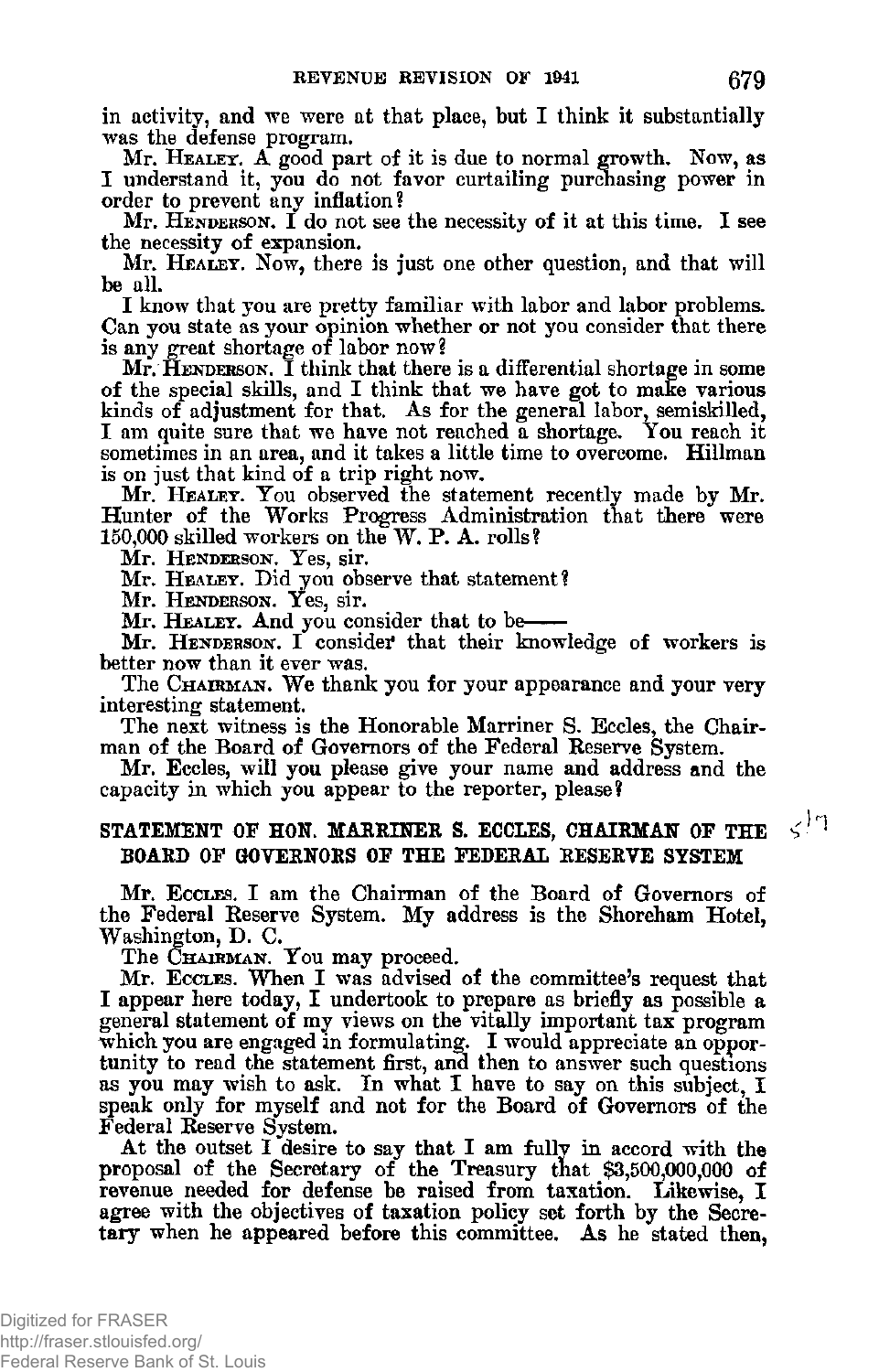**the purpose is to design our tax program, first, so that we may pay as we go for a reasonable proportion of our expenditures; secondly, so that all sections of the people shall bear their fair share of the burden; third so that our resources may be mobilized for defense while reducing the amount of money that the public can spend for comparatively less important things; and finally, so that a general rise in prices may be avoided by keeping the total volume of monetary purchasing power from outrunning production.** 

**As a Nation we cannot get rich by devoting a large part of our energies and resources to producing the things of war instead of the things of peace. Our standard of living must inevitably suffer. That entails sacrifices which should be borne by all of us. No group should be permitted to profit out of this great national emergency at the expense of other groups. Taxation is the most important instrument of government in bringing about an equitable distribution of the costs of defense, in preventing profiteering and price inflation.** 

**We know that as the national income rises through defense expenditures, the incomes of many corporations and individuals will be greatly increased. Taxes should be levied in such a manner as to bring back to the Treasury as much as possible of the Government's expenditures. In keeping with democracy, taxation for this purpose should be based on income and ability to pay. Only in this way can we avoid inflationary developments.** 

**With such general principles we are all likely to agree readily**  enough. When it comes to applying the principles, as the members **of this committee know from long experience, there are always some groups that hope to escape, or hope to shift their fair share of taxation to other groups. In the suggestions I have to make I have sought to apply these principles as fairly and equitably as possible.** 

Thus, it is my belief that the first source of defense revenue **should be the corporation tax and the excess-profits tax because, generally speaking, corporations are the greatest beneficiaries, directly and indirectly, from defense expenditures. The proceeds accruing from the expanding national income tend to become concentrated in the first instance m the possession of business corporations The most certain way to insure against inflation is for the Government to levy on those earnings and divert the proceeds directly into the defense program before they are distributed into the general income stream through higher wages and higher dividend payments. If these surplus funds are not thus collected in the first instance at the source, but are later distributed through large wage increases and large dividend payments to the community, it becomes necessary subsequently for the Government to abstract excess incomes through the personal income tax, excise taxes, and other forms of mass taxation. The problem is not avoided but only delayed and made more difficult by failure to tap the profits at the source.** 

**High taxation of personal income and excise taxation will be necessary in any event, but the amount needed from these sources will be reduced by a prior collection at the points where the profits originate; namely, in the business units. If excess profits are not tapped, they will lead to demands for higher wages. Apart from the question of equity and the problem of allaying industrial unrest, is the question of going directly to the source of the increased flow of income and diverting it into the defense program before it spreads**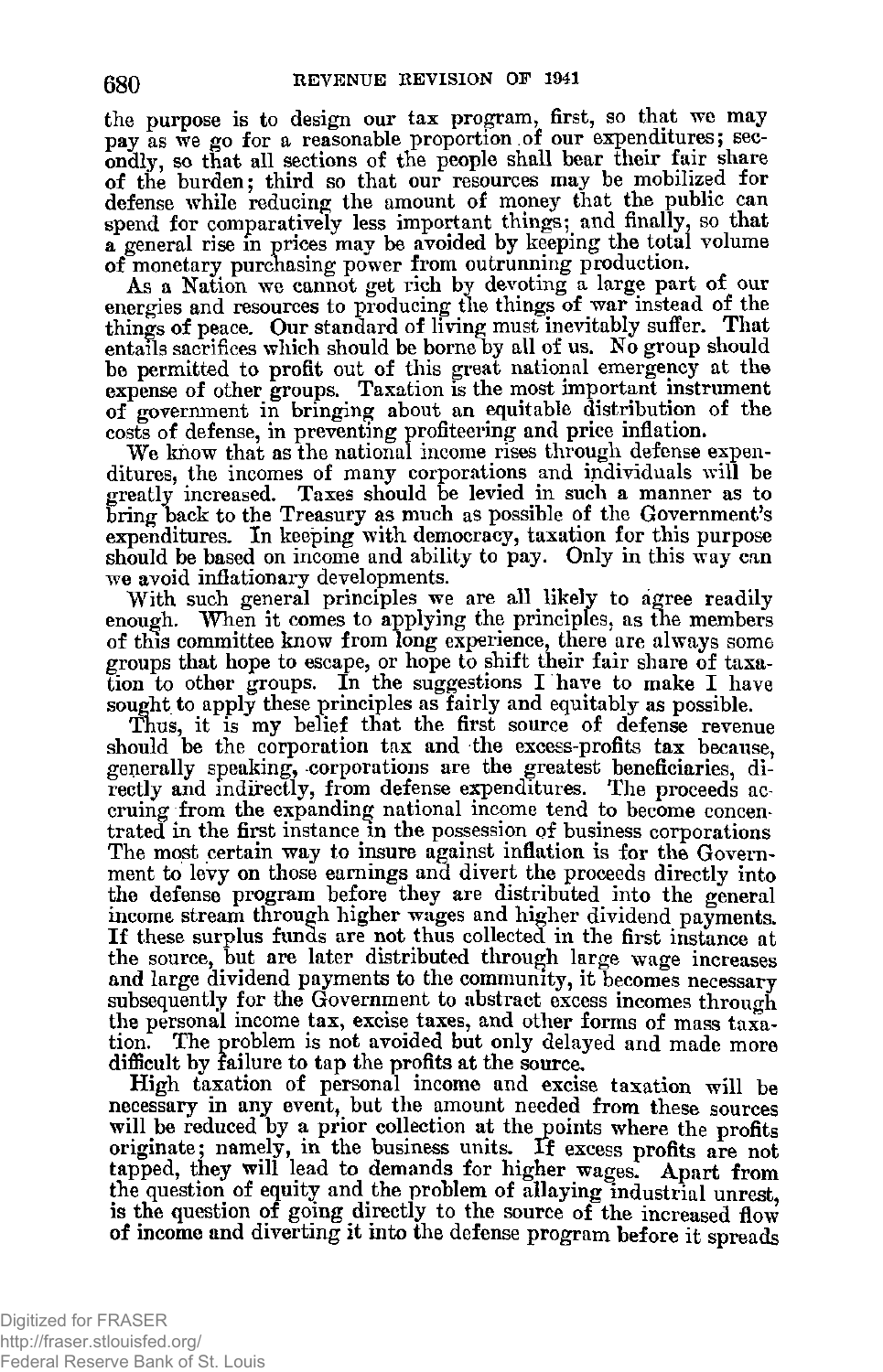**out into the community and adds private mass purchasing power on top of the Government's demands springing from the defense program.** 

**With increased surtax rates, especially in the middle income brackets, and in the absence of an undistributed profits tax, there will be a tendency on the part of some corporations to hold back disbursements of earnings. This is a further reason for heavy normal and excess-profits taxes on corporations.** 

**After we have strengthened our corporation taxes to collect a substantial part of the increased national income at its point of origin we, should rely predominantly on the individual income tax and on estate and gift taxes to meet most of our remaining revenue requirements. These taxes are based on the established principle of ability to pay. The normal tax and surtaxes on individual incomes have been moderate, compared with other countries, except in the very highest income groups. They can and must be substantially increased. With expanding employment and pay rolls resulting from defense expenditures, it is equitable and necessary that some of the benefits be recovered by the Treasury. Exemptions should be reduced, thereby spreading the base and increasing the number of income-tax payers. This is a more direct and equitable way of raising revenue from the lower income groups than by imposition of indirect excise and sales taxes.** 

**To the extent, that prices are controlled and wages are then increased, corporation profits, subject to the excess-profits tax, are less than they would be otherwise. Federal revenue from this highly productive source would be accordingly diminished, and the Government would, in effect, be paying most of the wage increase. Under these circumstances, it is necessary for the Government to recover some of this loss of revenue. This can be done by broadening the individual income-tax base and increasing the rates.** 

**I am opposed to a general sales tax, or to an increase or imposition of excise taxes except where it is necessary to curtail civilian demand for products needed in defense, thus preventing inflation.** 

**Sales taxes may have been appropriate in poverty-stricken countries of the Old World where governments must extract revenue from their citizens in any fashion that is expedient. They are not appropriate taxes in this country where other sources of revenues are ample and the people are prepared to support an equitable tax program by the payment of direct taxes. Consumer expenditure can be restrained either by an increase in income tax, or by a tax on articles of mass consumption. The difference lies in the fact that the individual income tax does this frankly, directly, and on the basis of ability to pay. A tax on articles of mass consumption does it indirectly and in a manner that makes the tax proportionately heaviest on those the least able to pay. Indirect taxation is taxation by autocracies; income taxation is democratic taxation.** 

**Our existing tax structure is already heavily weighted with regressive taxes. According to the estimates furnished to this committee by earlier witnesses, the income group below \$500 paid 22 percent of its income in taxes of all sorts in 1938-39, while those groups with incomes of from \$500 to \$10,000 averaged approximately 18 percent. Inasmuch as increases in individual income taxes will curtail purchase of luxury and semiluxury goods, it is not advisable at** 

**319510-11-vol. 1-44**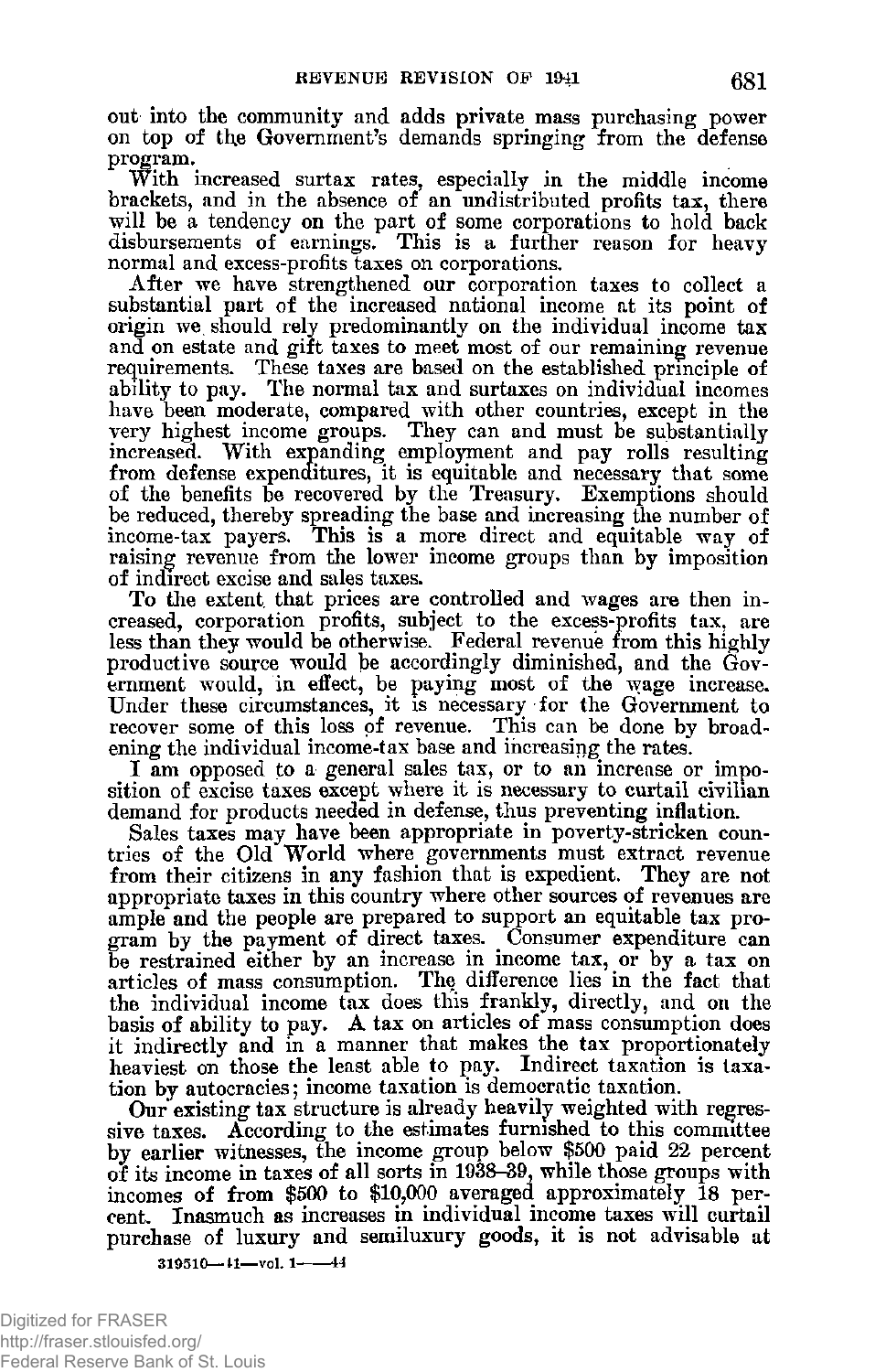**this time to impose further sales taxes on such articles in the interest of defense.** 

**The only appropriate role for further excise taxes in our present economic situation consists in limiting the civilian demand for durable goods competing with defense.** 

**Selective sales taxes, which would have the effect of reducing demand for such products as automobiles and other articles that compete with defense production for materials, manpower or plant facilities, are justifiable and necessary at this time. Such selective taxes, by curbing demand in specific fields, will release facilities needed for defense production. Sales taxes on foodstuffs, clothing, and other necessaries of which we have surpluses are entirely unwarranted, however. They would tend to throw out of work in various localities men who could not be absorbed into defense industries, or to make idle factories that are not needed for defense.** 

**While I. am, therefore, in general agreement with the Treasury's program both in its aggregate amount and in the general type of taxation it provides, I wish to suggest certain changes in emphasis**  with respect to the sources of revenue on which it draws. Accord**ingly, I should like to describe in some detail the changes that I believe would more nearly realize the objectives which I have set forth.** 

**I.** *Excess-profits tax***.—In my opinion an effective excess-profits tax is the keystone of a well-balanced tax program. Any tax program will have to include a substantial increase in the rates of taxation for corporate incomes in general and for individual incomes. You should not impose increased taxes on the great numbers of business concerns of small and moderate size and on millions of individual taxpayers until you have given them every reasonable assurance that the funds they are being asked to provide will not go to swell the excessive profits of some corporations.** 

**The excess-profits tax now on the statute books does not give any such assurance. If you allow the idea to take root in the public mind that through these vast expenditures a few are being made rich**  and a few who are already rich considerably richer, the result is **bound to endanger the success of our defense effort. In order to prevent an inflationary spiral of price and wage increases, labor**  should be willing to moderate its demands for increased wages, but **labor cannot be expected to follow such a course if employers are permitted to retain excessive profits.** 

**The Treasury has suggested that an additional \$400,000,000 of revenue be obtaned by amending the excess-profits tax. I believe \$800,000,000 to \$1,000,000,000 of additional revenue can and should be obtained from this source. The revenue-yielding potentialities of an excess-profits tax were well demonstrated by our own experience during the World War. The present statute could be made to realize those revenue potentialities by changes in a few important respects. I shall mention three.** 

**1. Restrict the use of the income method of computing the excessprofits credit, either by reducing the 95 percent of past average**  earnings now allowable to 75 percent, or by any other method that **may recommend itself to the committee. I agree with Mr. Sullivan's view that all excessive profits, as well as profits directly or indirectly**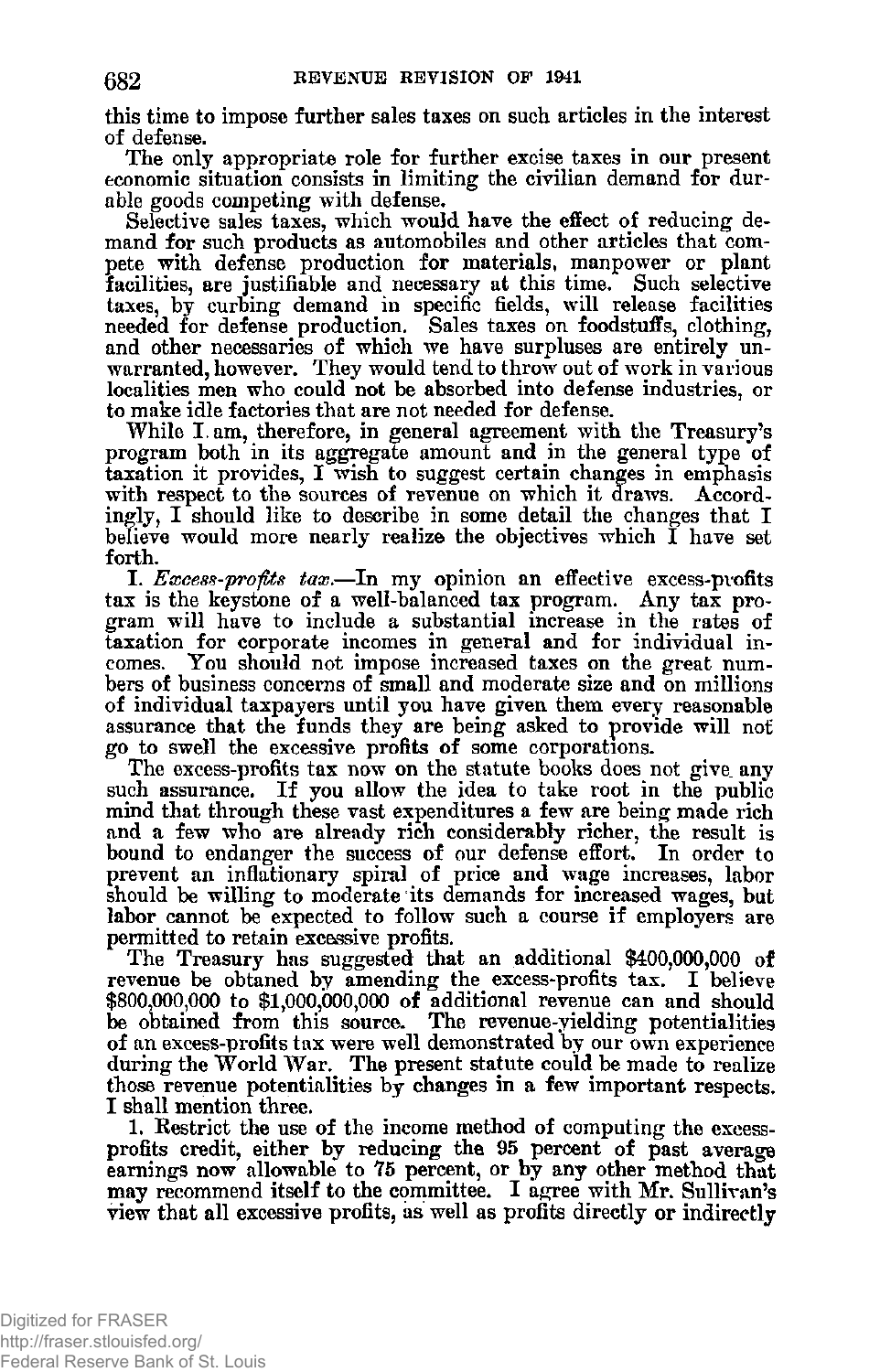**attributable to the defense program should be subject to special taxation.** 

**2. Increase sharply the rates now applicable to excess profits. In the light of the maximum 80-percent rate in force in this country during the last World War, a maximum rate of 75 percent is not too high. It is also important that the tax brackets used in the present law be revised. I recognize the strength of the arguments for graduating the rates according to the percentage of excess profits to invested capital, the method used at the time of the World War, but if the present method is continued, there is no reason why the maximum rate should not apply to excess profits at a very much lower**  level than \$500,000. A corporation with that amount of excess profits **cannot fairly claim favored treatment as a small enterprise.** 

**3. Reduce the rate of return allowed under the invested-capital method of computing the excess-profits credit from the present figure of 8 percent to 6 percent. The figure of 8 percent was used during the days of the World War. The rate of return that investors could reasonably hope to realize on investment in securities has been mate**rially reduced since that time. We should make a similar adjustment **in our ideas about an appropriate rate of return on equity capital.** 

**II.** *Surtax on corporation income***.—If the excess-profits tax is revised along the lines I have just indicated, it will then be fair and reasonable to ask American corporate enterprise as a whole to pay the surtax on corporation net income which the Treasury proposes. The argument for enacting a surtax, instead of raising the rate of the corporation normal tax, seems to me to be clear and convincing. Since we have now stopped issuing tax-exempt Federal securities, there is no reason why we should confer additional tax benefits upon holders of outstanding securities by further increasing the normal corporation income-tax rate.** 

**III.** *Individual income tax***.—If the tax principles to which most of us adhere are to be effectively implemented, a substantial increase in the individual income tax must play a major part in the tax program now undergoing formulation. I am in accord with the view that the present normal tax and the present earned income credit be retained,**  and I agree also with the proposal that the present \$4,000 surtax ex**emption be abolished. I have felt, however, that the Treasury's suggested surtax rates impose too abrupt an increase, on the middle brackets of individual incomes. I should recommend, instead, a somewhat less drastic revision in the surtax schedule, combined with a reduction in the married persons' exemption to \$1,500 and in the credit for dependents to \$300. I should like to leave with the committee a detailed schedule of rates which I have had prepared along these lines. No additional defense tax would be superimposed on the tax resulting from the application of these rates. According to our estimates the changes in rates and in exemptions which I propose would yield \$1,200,000,000 of additional revenue.** 

**The middle-income groups include many salaried people and ethers living on relatively fixed incomes who would be especially hard hit by even a small rise in the cost of living. Too drastic an increase in their tax bill would necessitate many difficult and painful readjustments which it would seem unwise to impose suddenly. It is for this reason that I urge some modification of the Treasury's proposed rates in this range of incomes.**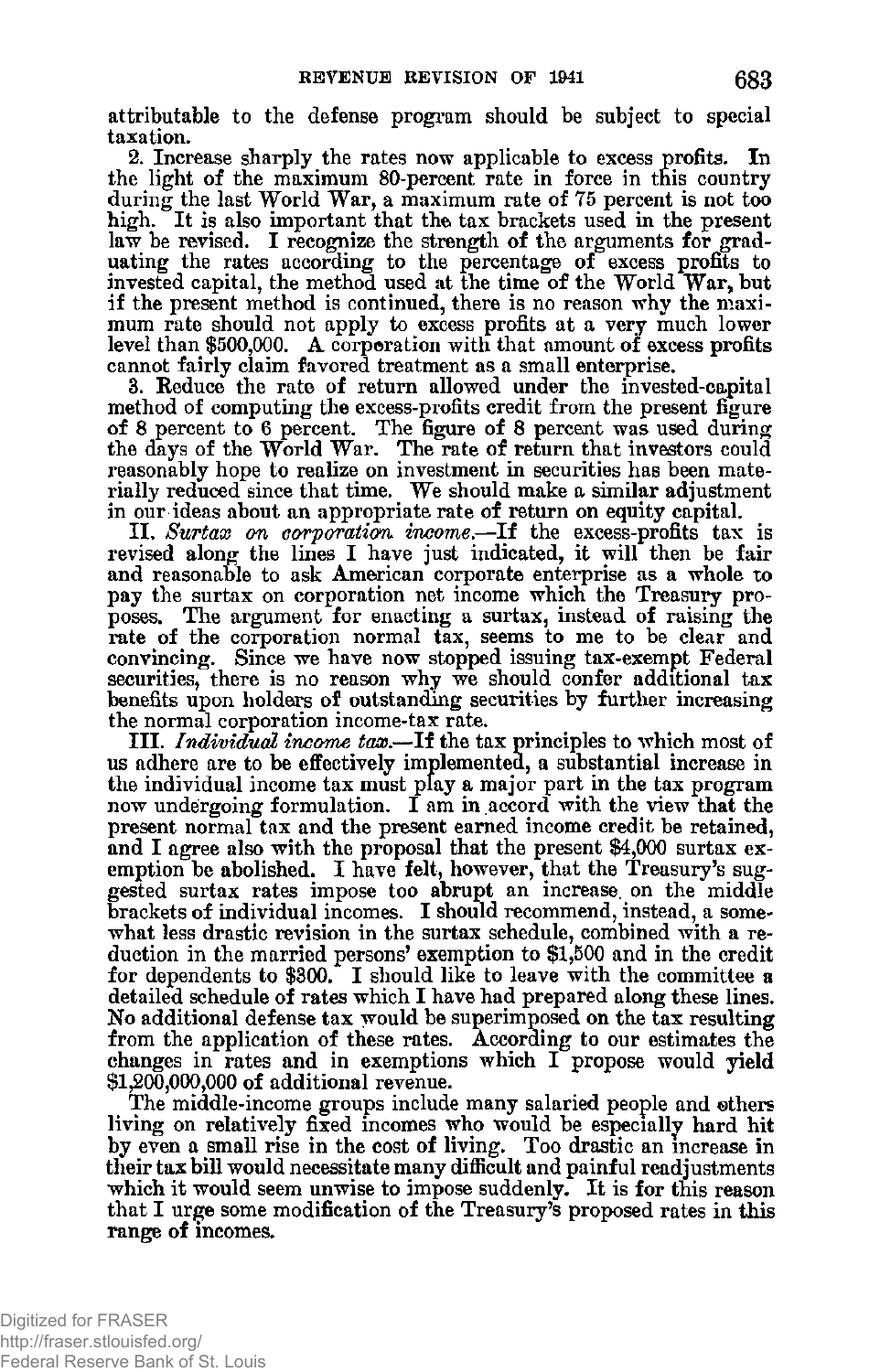**At the same time, I attach great importance to the changes in the married persons' exemption and credit for dependents which I have proposed. Without some such broadening of the individual income tax base, this tax cannot perform its full function in financing defense. An important segment of the national income including the incomes of many skilled workers who are receiving substantial wage increases as a result of the defense program, is now excluded from the individual income tax base. Unless we tax the incomes of the better-paid wage earners through progressive taxation, we may be unable to resist the pressure for taxing such incomes and our very lowest income groups as well, through the inequitable, shotgun method of a sales tax. Any tax program which failed to include such a broadening of our tax base would be unbalanced. Should more revenue be required in the future, a further broadening of the income-tax base would be preferable to additional sales taxes.** 

**IV.** *Estate cmd gift taxes***.—The strengthening of estate and gift taxes is one of the most needed reforms in our whole tax structure. In a message to Congress in June 1935, the President said:** 

**The transmission from generation to generation of vast fortunes by will, inheritance, or gift, is not consistent with the ideals and sentiments of the American people. Such inherited economic power is as inconsistent with the ideals of this generation as inherited political power was inconsistent with the ideals of the generation which established our Government.** 

**The task, begun in the Revenue Act of 1935, of bringing law into conformity with our American ideals should be completed now.** 

**For this reason I am thoroughly in accord with the Treasury proposals, but for this reason I believe also that we should go a great deal further. Even a lowering of exemptions and a considerable increase in the rates of estate and gift taxation are only a part of the task. The avenues for tax avoidance are both broad and numerous under our existing system of estate and gift taxes, and so long as these avenues are allowed to remain open, the task of bringing transfers of wealth within the framework of a progressive-tax structure will remain incomplete. A rather extensive redrafting of existing statues is,therefore, essential.** 

**Since detailed recommendations on methods of closing existing loopholes can be furnished only by qualified legal experts, I shall merely indicate the general principles which, in my judgment, should guide the revision of our estate- and gift-tax laws. I think there is little disagreement regarding the underlying purpose of estate and gift taxes. It is to subject the passage of wealth—from individual to individual and from generation to generation—to an effective system of taxation at graduated rates. The amount of tax ought not to depend in any significant degree upon the form in which wealth is transmitted—whether directly or through life insurance or through tax-avoidance trusts—nor upon the time of transfer—whether during life or at death. The following proposals are presented with these considerations in mind:** 

**1. For the present exemptions of \$40,000 under the gift tax, \$40,000 under the estate tax and an additional \$40,000 for life insurance a total of \$120,000—there should be substituted a single, consolidated exemption of \$40,000 applicable to the sum of gifts and estate, including insurance proceeds.**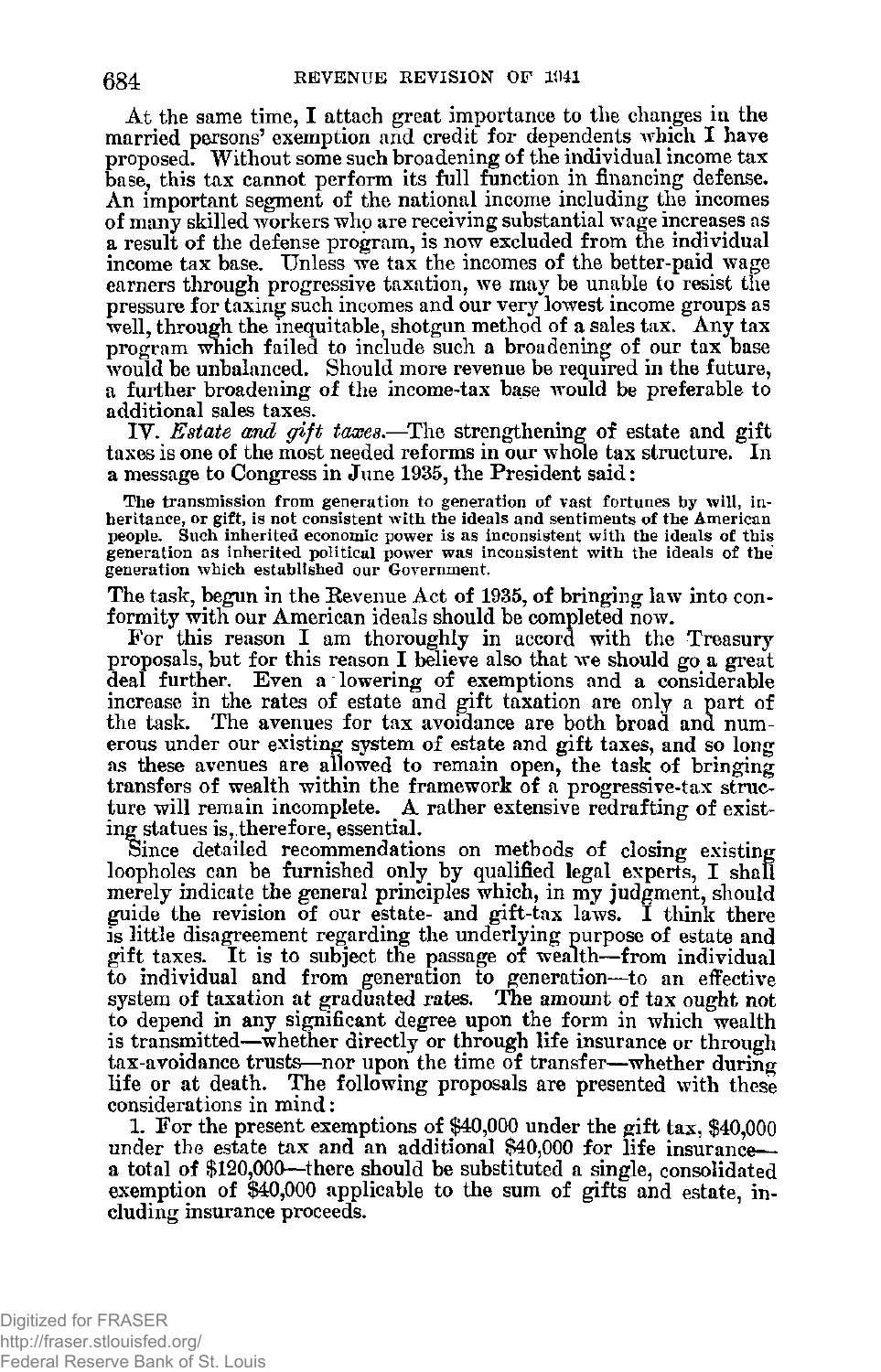**2. Because the gift-tax schedule is 75 percent of the corresponding estate tax rates, many people have inferred that the net saving through transfers by gift is only 25 percent. This inference is incorrect. At present tax liability at the highest estate-tax rates to which an estate would be subject can be avoided by incurring tax liability at the lowest gift-tax rates. This type of avoidance can be prevented only by combining gift and estate taxes into a single tax on transfers of wealth. I prefer to leave to lawyers the explanation of the several possible methods of effecting such a consolidation. If consolidation were effected the taxpayer would be free to choose how much of his property to dispose of during life and how much at death, but his tax liability would not be influenced by his decision. Until this step is taken, the opportunity to save a great deal on estate tax by payment of a small gift tax will remain open.** 

**3. Under existing statutes estate and gift taxes can frequently be either entirely avoided or substantially reduced through the use of various devices involving long-term trusts. This avenue of avoidance should be closed, so that the estate tax may reach all transfers of property from one generation to another.** 

**V.** *Gonsumer taxes***.—For the reasons previously indicated, excise taxes should be imposed only on consumers' durable goods at this time. The rates should be substantial and should be fixed to achieve the required degree of curtailment in civilian demand. Although revenue should not be the primary consideration in fixing the level of rates, the revenue obtained from this source will be large. Adequately high rates on this range of goods should yield close to \$1,000,000,000.** 

**A large part of this revenue can be obtained through taxation of automobiles alone. The automobile industry has already committed itself to curtailing production by 20 percent in its next model year, at a time when the national income and the civilian demand for new cars are rising rapidly. A rise in prices of considerable magnitude is in prospect. The Government should take a much greater share of the increased price people will be paying for both new and used automobiles than the Treasury proposes. A tax of 20 percent on all automobile sales would be more appropriate than the suggested rate of 7 percent on new cars only.** 

**Increases in the tax on gasoline and other commodities that are in abundant supply will make no significant contribution to our defense effort. The proposed check tax is another case in point. Checks, rather than currency, are used to settle some 80 percent of our total transactions. There is no more reason to tax checks than currency payments. For many it will be a simple matter to avoid the tax by using currency instead of checks. Depositors of small means, already subject to bank service charges, will be the group most likely to avoid the tax in this way, but they will thus be deprived, of a safe and convenient way of making money payments, as well as a record of receipts and payments. The tax will not come out of bank earnings, but will be charged to the individual accounts.** 

**VI.** *Revenue yield***.—The following tables, which I ask permission to insert in the record, summarize the yields from various revenue sources under the suggestions I have made. There is no significant**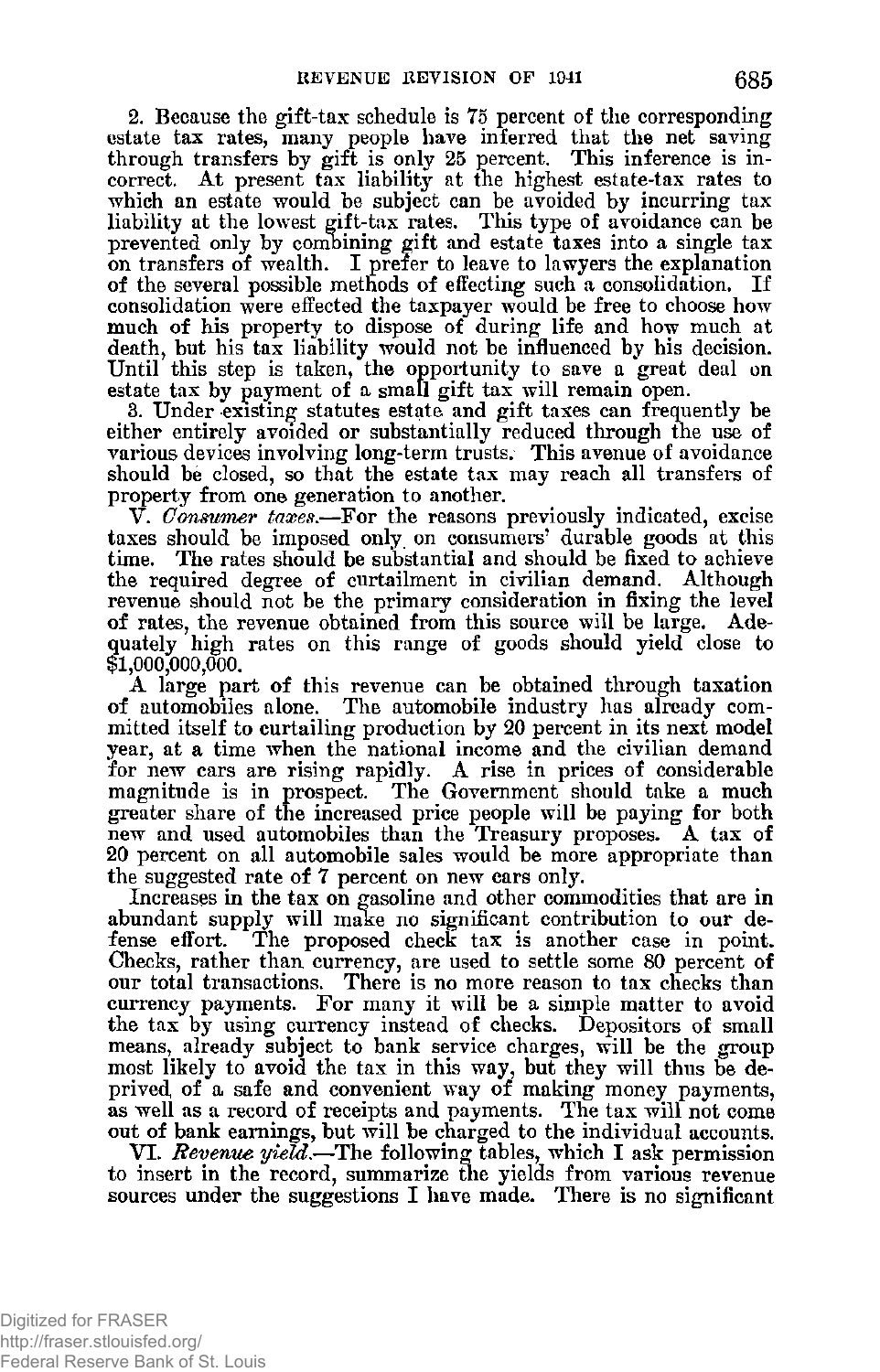**difference between the aggregate yield of this program and the Treasury proposals.** 

**(The tables referred to follow:)** 

## *Source and yield*

| Corporation incomes:                                                                                                      | \$900, 000, 000 |               |  |
|---------------------------------------------------------------------------------------------------------------------------|-----------------|---------------|--|
| Surtax as proposed by Treasury                                                                                            |                 | 534, 000, 000 |  |
| Individual incomes: Increase in surtax rates, reduction of                                                                |                 |               |  |
|                                                                                                                           |                 |               |  |
| Estates and gifts (close loopholes, raise rates) _________________                                                        |                 | 500, 000, 000 |  |
|                                                                                                                           |                 | 950, 000, 000 |  |
|                                                                                                                           |                 |               |  |
| Less:                                                                                                                     |                 |               |  |
| Loss of excess profits revenue due to surtax on corporate<br>Loss of individual income taxes due to increases in corpora- |                 | 300, 000, 000 |  |
|                                                                                                                           |                 | 150,000,000   |  |
|                                                                                                                           |                 | 450 000 000   |  |
|                                                                                                                           |                 |               |  |

## *Existing and proposed surtax rates*

| Surtax net income |                                                                                                                                                                                                         | Existing                                                                                                                                                                                                                                                                                                              |                                                                                                                                                                                                        | Proposed                                                                                                                                                                                                                                                                                                                      |  |  |
|-------------------|---------------------------------------------------------------------------------------------------------------------------------------------------------------------------------------------------------|-----------------------------------------------------------------------------------------------------------------------------------------------------------------------------------------------------------------------------------------------------------------------------------------------------------------------|--------------------------------------------------------------------------------------------------------------------------------------------------------------------------------------------------------|-------------------------------------------------------------------------------------------------------------------------------------------------------------------------------------------------------------------------------------------------------------------------------------------------------------------------------|--|--|
|                   |                                                                                                                                                                                                         | Total<br>surtax on<br>upper<br>limit                                                                                                                                                                                                                                                                                  | Rate                                                                                                                                                                                                   | Total<br>surtax on<br>upper<br>limit                                                                                                                                                                                                                                                                                          |  |  |
| 0 to \$1,000.     | Percent<br>Ω<br>٥<br>o<br>4<br>6<br>8<br>10<br>12<br>15<br>18<br>21<br>24<br>27<br>30<br>33<br>36<br>40<br>44<br>47<br>50<br>53<br>56<br>58<br>60<br>62<br>64<br>66<br>68<br>70<br>72<br>73<br>74<br>75 | $\mathbf 0$<br>٥<br>Ω<br>880<br>200<br>360<br>560<br>800<br>1.100<br>1.460<br>1,880<br>2,360<br>3,440<br>5, 240<br>220<br>9.380<br>11 780<br>16, 180<br>20, 880<br>25,880<br>31.180<br>36,780<br>65,780<br>95.780<br>126, 780<br>158, 780<br>224, 780<br>292, 780<br>467, 780<br>647, 780<br>1,377,780<br>3, 597, 780 | Percent<br>6<br>10<br>14<br>18<br>21<br>24<br>27<br>29<br>31<br>33<br>35<br>38<br>43<br>47<br>51<br>54<br>58<br>61<br>64<br>66<br>67<br>69<br>70<br>71<br>71<br>72<br>73<br>74<br>74<br>75<br>76<br>76 | \$10<br>100<br>300<br>530<br>940<br>1,360<br>1,840<br>2,380<br>2,960<br>3.580<br>1.240<br>4.940<br>6.460<br>9,010<br>11,860<br>14.920<br>18.160<br>23,960<br>30.060<br>36,460<br>43,030<br>49, 760<br>84, 260<br>119, 260<br>154,760<br>190, 260<br>262, 260<br>335, 260<br>520, 260<br>705, 260<br>1.455, 260<br>3, 735, 260 |  |  |

686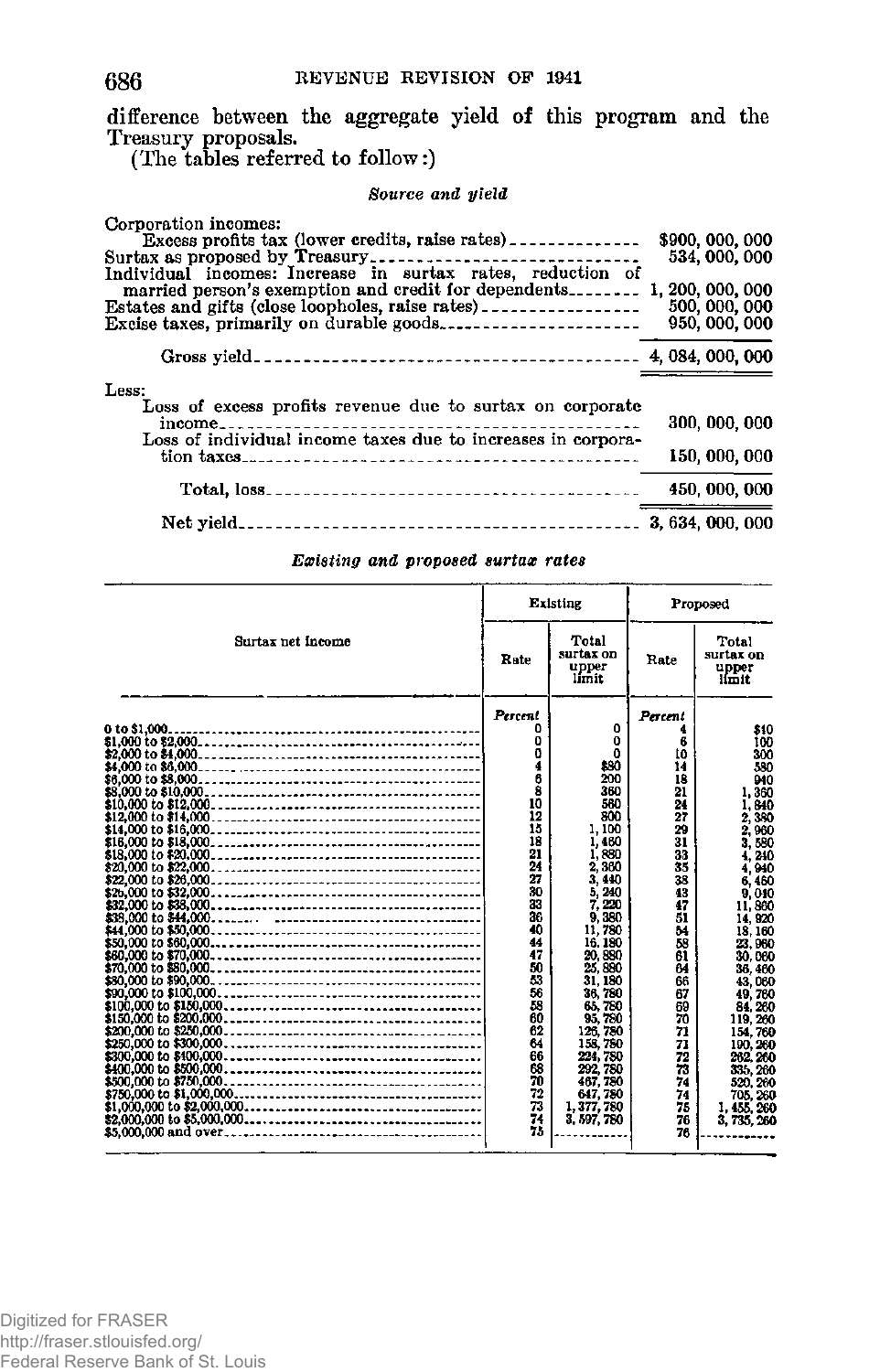| Income tax: Comparison of present and proposed individual income taxes on net |                                                          |  |
|-------------------------------------------------------------------------------|----------------------------------------------------------|--|
|                                                                               | incomes of selected sizes; married person, no dependents |  |

|                                                                                                                                                                       | Amount of tax ?                                                                                                    |                                                                                                                               |                                                                                                                                        | Effective rates <sup>1</sup>                                                                                               |                                                                                                                                             |                                                                                                              |                                                                                                          |                                                                                                                |
|-----------------------------------------------------------------------------------------------------------------------------------------------------------------------|--------------------------------------------------------------------------------------------------------------------|-------------------------------------------------------------------------------------------------------------------------------|----------------------------------------------------------------------------------------------------------------------------------------|----------------------------------------------------------------------------------------------------------------------------|---------------------------------------------------------------------------------------------------------------------------------------------|--------------------------------------------------------------------------------------------------------------|----------------------------------------------------------------------------------------------------------|----------------------------------------------------------------------------------------------------------------|
| Net income before<br>personal exemption                                                                                                                               | <b>Present</b><br>la w                                                                                             | <b>Treasury</b>                                                                                                               | Stam                                                                                                                                   | Eccles                                                                                                                     | Present<br>law                                                                                                                              | Treas-<br>ury                                                                                                | Stam                                                                                                     | Eccles                                                                                                         |
| \$2.000.<br>--------------<br>$$2,500$<br>$$3,000$<br>\$4,000<br>---------------<br>$$12,500$<br>$$15,000$<br>$$20,000$ ,,,,,,,,,,,,,,,,,,<br>$$25,000$<br>$$100,000$ | 0<br>\$11<br>31<br>70<br>110<br>150<br>317<br>528<br>858<br>1,258<br>2,336<br>3,843<br>14, 128<br>27,768<br>43.476 | 0<br>\$72<br>152<br>312<br>506<br>700<br>1, 131<br>1,628<br>2,316<br>3,073<br>4,800<br>6,824<br>19, 540<br>35, 127<br>52, 474 | 0<br>$\frac{44}{97}$<br>202<br>$\frac{352}{502}$<br>889<br>1,364<br>2,013<br>2, 853<br>4, 756<br>7,055<br>20, 794<br>36,689<br>54, 124 | \$32<br>70<br>118<br>234<br>370<br>526<br>898<br>1,345<br>1,990<br>2,729<br>4,429<br>6,394<br>19,234<br>35, 184<br>52, 639 | Percent Percent Percent Percent<br>0.4<br>1.0<br>1, 8<br>2.2<br>2.5<br>4. 0<br>5. 3<br>6, 9<br>8.4<br>11. 7<br>15.4<br>28.3<br>37.0<br>43.5 | 2, 9<br>5. 1<br>7.8<br>10.1<br>11. 7<br>14.1<br>16.3<br>18.5<br>20.5<br>24.0<br>27.3<br>39.1<br>46.8<br>52.5 | 1.8<br>3.2<br>b.1<br>7.0<br>8.4<br>11.1<br>13.6<br>16, 1<br>19.0<br>23.8<br>28.2<br>41.6<br>48.9<br>54.1 | 16<br>2.8<br>3.9<br>5.9<br>7.4<br>8.8<br>11.2<br>13.5<br>15.9<br>18.2<br>22.2<br>25, 6<br>38.5<br>46.9<br>52.6 |
| \$500,000<br>$$1,000,000$<br>\$5,000,000.<br>.                                                                                                                        | 330, 156<br>717, 584<br>3, 916, 548                                                                                | 346, 122<br>738,086<br>3,937,050                                                                                              | 347,598<br>739, 598<br>3, 938, 598                                                                                                     | 354, 049<br>744, 034<br>3, 934, 004                                                                                        | 66.0<br>71.8<br>78.3                                                                                                                        | 69.2<br>73.8<br>78.7                                                                                         | 69.5<br>74.0<br>78.8                                                                                     | 70.8<br>74.7<br>78.4                                                                                           |

**[Maximum earned income creditl** 

**i Under the Treasury and Stam proposals, the 10 percent defense tax would be retained; under the Eccles proposals it would be dropped.** 

The CHAIRMAN. Mr. Cooper.

**Mr.** COOPER**. Mr. Eccles, I would like to inquire very briefly, if I may, please, with respect to your suggestions on the treatment of estate and gift taxes. As I now recall, the tax bill of 1938 as it passed the House provided for one exemption of \$40,000, that is what you are recommending now, is it ?** 

**Mr.** ECCLES **. Well, a** \$40,00 <sup>0</sup> **gift can be made during the lifetime, without being subject to a gift tax. In addition to that, of course, I think the present law provides** \$4,00 <sup>0</sup> **a year can be given to any one person, m any one year, that is in addition to the** \$40,000 . **In**  addition to that, one can have an insurance policy of \$40,000 made **payable to beneficiaries, so that those items in addition to a \$40,000 estate exemption compose the \$120,000; that makes it possible to make tax-free transfers equivalent to a \$120,000 estate; and what I was suggesting here was that the total of the three exemptions be limited to** \$40,000 .

**Mr.** COOPER**. As** I **say** *my* **recollection is that the**<sup>193</sup> <sup>8</sup> **House bill as it passed the House provided for one exemption of \$40,000. That was changed in the Senate.** 

**M r .** ECCLES **. Yes , sir .** 

**Mr.** COOPER**. So you think the House was right then, do you ?** 

**M r .** ECCLES **. I do .** 

**Mr.** COOPER**. Of course, with respect to your suggestions about the gift tax, of course if the gift tax is made too high, it simply will mean that they would not make the gift, and we will have to wait until death to get the tax.** 

**Mr.** ECCLES **. That is right.** 

**Mr.** COOPER **. Of course, one of the reasons for a smaller gift tax was to try to encourage the making of gifts, to get some of the revenue now instead of having to wait until death to get it.**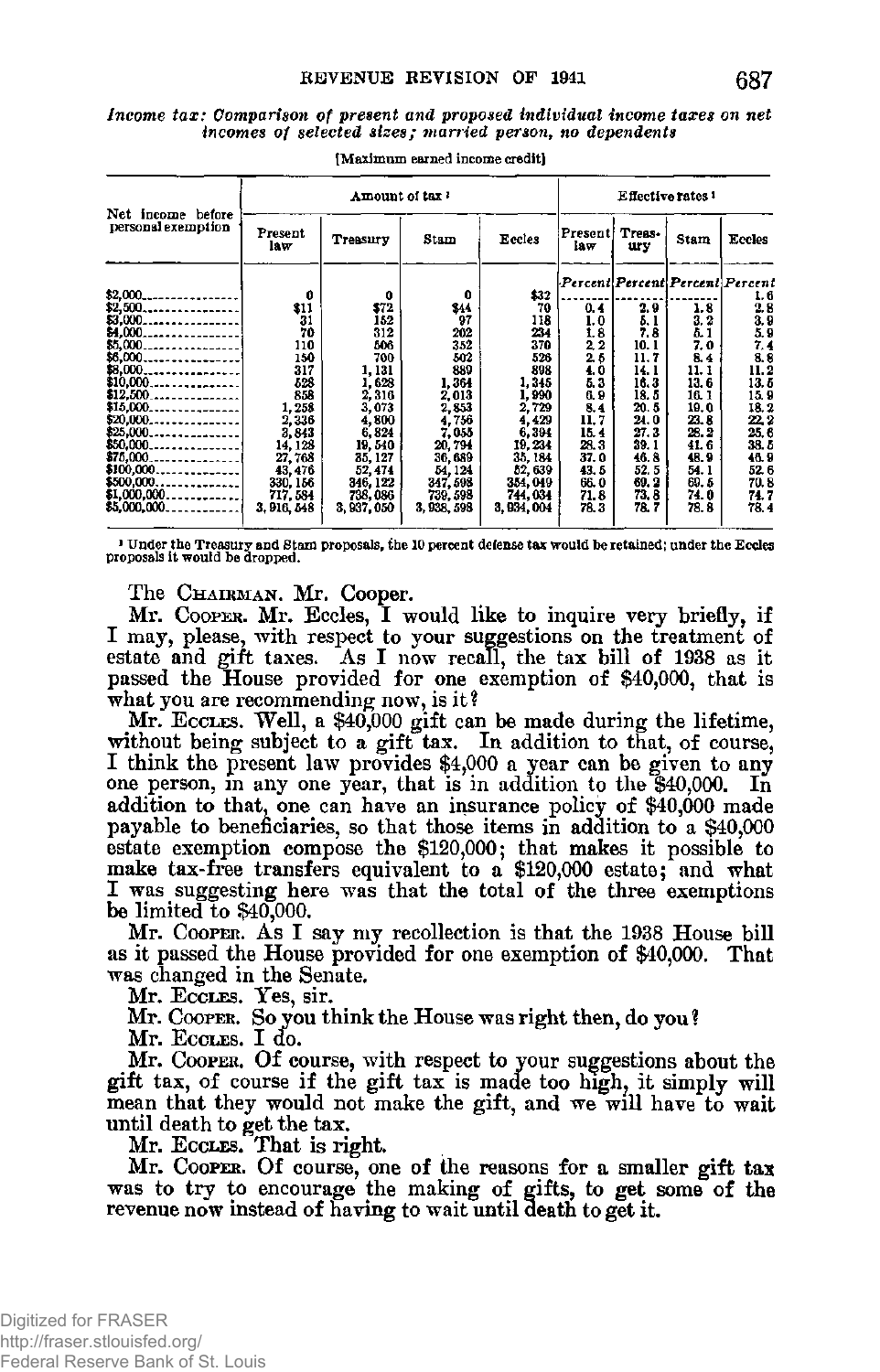**Mr.** ECCLES**. It is a pretty fallacious argument,** I **would say, from the standpoint of economy.** 

**Mr.** COOPER**. There would be a deferment of that payment?** 

**Mr.** ECCLES**. That is right. But the encouragement of gifts seems to me to work against the interest of the Government, because, as I stated, the gift tax is made on the basis of a comparatively low rate, and is a means of avoiding payments at the highest rate under the estate tax.** 

**There is a further factor. To the extent that income is divided between two or more people, as a result of gifts, it causes the Government to lose a substantial amount of surtaxes, and it works very much in the favor of the individual and against the Government.** 

**Mr.** COOPER**. That is true, there is no doubt about that; and I think one of the reasons for allowing that advantage was to try to get more money in now instead of having to wait until after**  death. In other words, we have always had some pressing need **for revenue.** 

Mr. Eccles. I am wondering if in the future we will ever have **less need than at the moment. I hope so, at least.** 

**Mr.** COOPER**. I share that hope with you. Thank you. That is all.** 

**The** CHAIRMAN**. Mr. Robertson will inquire.** 

**Mr.** ROBERTSON**. Governor, in the present emergency and considering, the present wage scales, do you think that we should change the 40-hour week?** 

**Mr.** ECCLES**. Well, in those areas or industries where we have an excess of labor, there would seem to me to be no occasion to increase the hours. On the other hand, in those areas where there is a labor shortage, it would certainly seem as necessary and as important to increase the working hours as^ it is to attempt to increase facilities.** 

**Mr.** ROBERTSON**. And you think it would be a proper study of the Government at this time, to keep in touch with the supply of labor, and when a shortage, or certainly when a national shortage is indicated to take some steps which would have to be taken by law to relax the provisions of the 40-hour week.** 

**Mr.** ECCLES**. I think it is just as important to study that in the field of labor as it is in the field of materials, where priorities are issued. You cannot get along without labor in production any more than you can get along without facilities and materials; it is all part of the same problem.** 

**Mr.** ROBERTSON**. The Secretary of the Treasury recommended to us that we should accompany this \$3,500,000,000 tax bill with a \$1,000,- 000,000 cut in nondefense items. Would you be good enough to comment on that suggestion?** 

**Mr.** ECCLES. I **had occasion to speak to the United States Chamber of Commerce a day or two ago; in fact last Wednesday, and the subject assigned me at that time was Financial Problems of Defense. At that time I had occasion to refer to that question, and this is what I said :** 

**There is one additional matter of imjportance in connection with defense**  financing that should be given consideration. It is the subject of public ex-<br>penditures for purposes other than defense. I do not believe that agricultural **benefits should be curtailed, particularly in those fields where agriculture does not profit as other groups do from defense expenditures, or is adversely affected as the result of the present international situation.**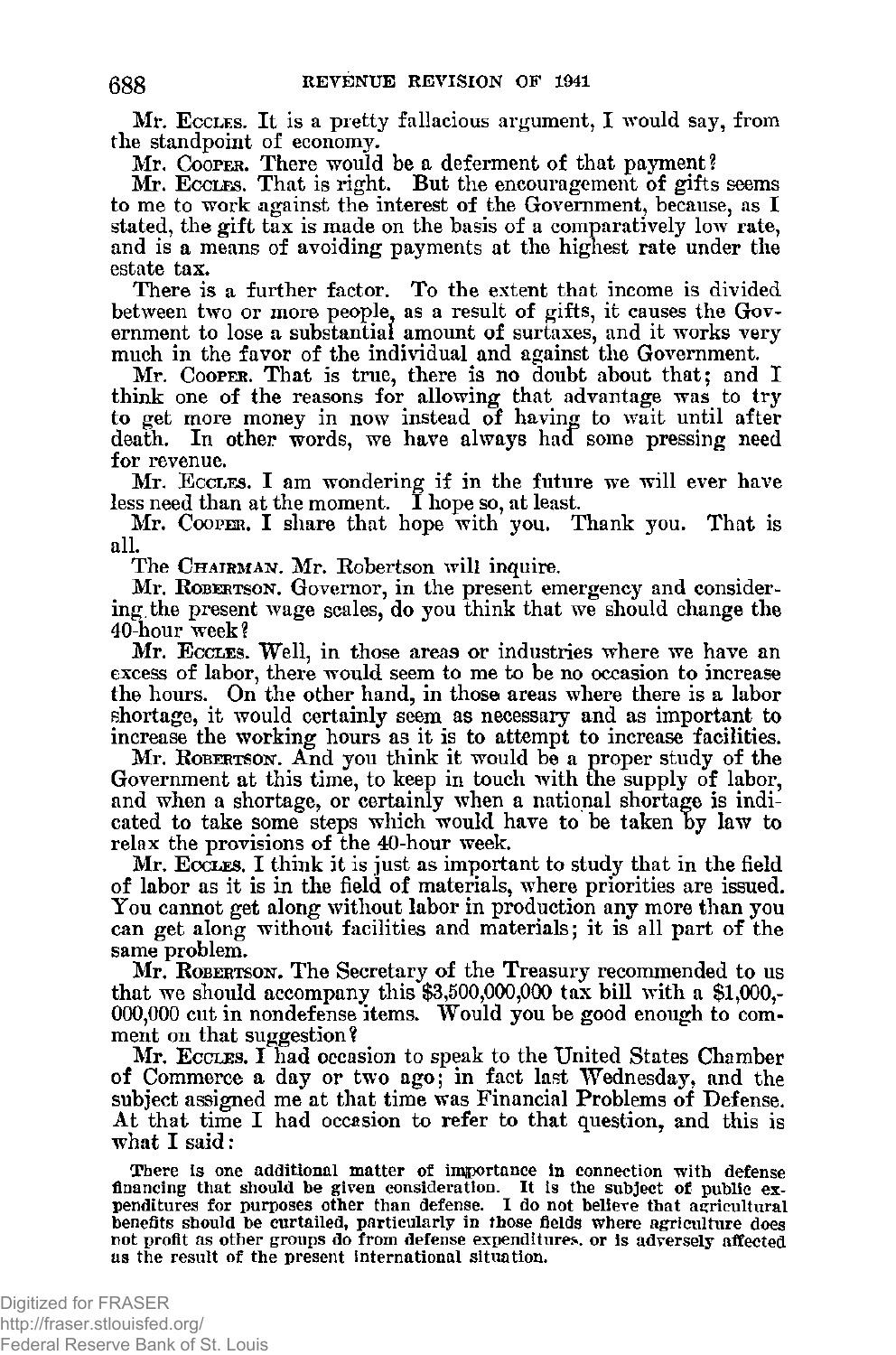**Nor do I believe that we should abandon social efforts on the part of the Government in those cases where the problem is not adequately met by the improved employment situation resulting directly or indirectly froin defense expenditures. We are hardly justified in spending billions to aid other countries throughout the world, and tens of billions more in our own defense effort, if at the same time we shut our eyes to any urgent social needs at honie that must depend upon Government assistance.** 

However, reductions should be made wherever this can be brought about through increased efficiency, as well as in those fields of Government activity **which utilize men or materials needed in private enterprise or in defense.** 

**Mr.** ROBERTSON**. Governor, have you made any estimate of about how much we could cut in line with the principle on which you recommend the cuts to be made ?** 

**Mr.** ECCLES**. No;** I **have not.** I.**would think that they would be substantial, in certain fields.** 

Mr. ROBERTSON. As much as a billion dollars, you think?

**Mr.** ECCLES. I **could not say.** I **have made no estimates of that at all. Certainly public works have been very greatly curtailed, and to the extent that they could be further curtailed, they would release certain skilled labor and materials needed for defense.** 

**There is no question that the relief problem is very much less than it was, and it would seem to me that as employment expands in certain areas, very little relief should be necessary in those areas. At the present time there are no doubt still a lot of unemployed people in certain areas, and in all probability they do need some help.** 

**Now, on the agricultural front, there are certain situations that are going, to be very greatly helped by defense. There are others, like the cotton situation, the tobacco situation, and the wheat situation that are still difficult problems; whereas the dairy and the livestock industry and certain other agricultural areas are going to be**  greatly benefited, and will probably need less help, a good deal less help than they have had.

So I think it is not a question of finding a blanket solution, but **trying to deal intelligently and fairly with the actual problem that confronts us, and not merely abandoning activities without any good logical reason.** 

**Mr.** ROBERTSON**. Governor, your Board** I **thought made a good recommendation about certain controls of credit inflation. Thank you.** 

**Mr.** ECCLES**. Thank you, sir.** 

**The** CHAIRMAN**. Mr. Eccles, on page 6 of your prepared statement, under the heading of excess-profits tax, line 4, beginning there, I read the following:** 

**You should not impose increased taxes on the great number of business concerns of small and moderate size, and on millions of individual taxpayers until you have given them every reasonable assurance that the funds they are being asked to provide will not go to swell the excessive profits of some corporations.** 

## **Mr.** ECCLES**. That is right.**

**The** CHAIRMAN**. That is very plain. Now, the question** I **desire to ask you, and the point about which I desire information is this: What is your view when it comes to giving assurance that these people will not be taxed unless it is for the purpose provided; and also what assurance should be given the taxpayer that this \$3,500,- 000,000 we are being called upon to raise in increased taxes, which**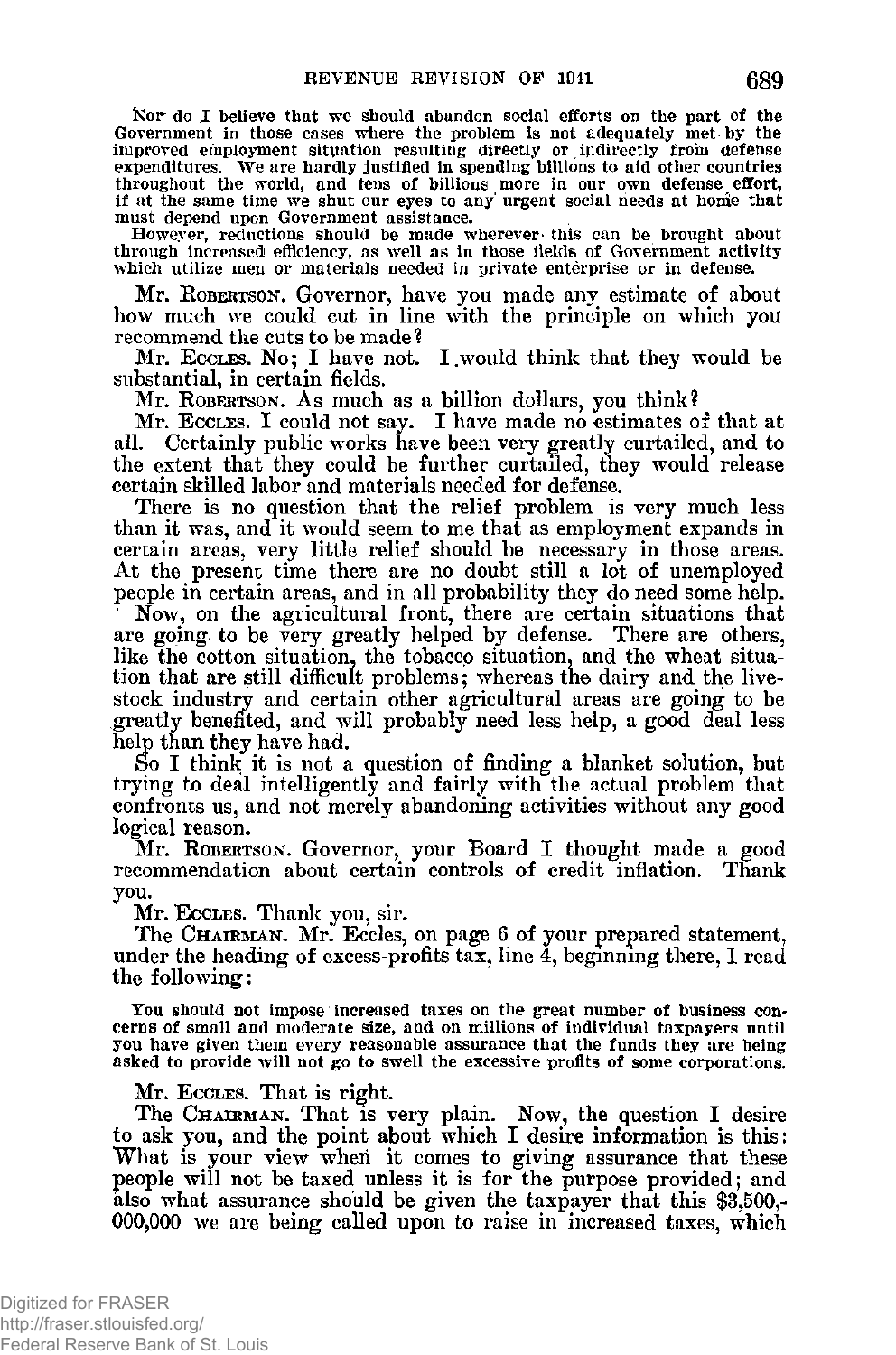**will be superimposed upon taxes that are now considered by him already high, will be used for national defense?** 

**Now, what do you say about these taxpayers being given assurance that every reasonable economy in Government expenditures other than for national defense will be effectuated?** 

**That was brought to our attention by the Secretary of the Treasury, and it made a very definite and favorable impression upon my mina. I would like to have your opinion upon that point.** 

**Mr.** ECCLES**. As** I **stated here, repeating what** I **said before the chamber of commerce, I thoroughly believe in economy and in efficiency.** 

**Economy is largely a question of definition. I think that there may be, although I am not an authority on the subject, a good many fields in government where we could economize, and by that I mean get satisfactory results with less expense. Just slicing off some lump sum, or simply saying that you can cut all expenditures except defense expenditures, does not seem to me to be an intelligent way to approach the problem.** 

**The** CHAIRMAN**. Has anybody made such a suggestion?** 

**Mr.** ECCLES. I **have read a good many of them in the press;** I **think that the United States Chamber of Commerce and several of the business organizations have made proposals certainly as strong as that all of the nondefense expenditures, that is outside of the regular expenses of Government should be cut. They have suggested a cut of as much as \$2,000,000,000.** 

**Well, now, I would be glad if that were possible, but certainly I cannot see that you can cut anything like that without doing injustice to certain classes and groups. When we appropriate \$7,000,000,000 for the lease-lend bill, and tens of billions for defense purposes, it seems to me that we have got to give some thought, and some consideration to those classes of our people in the agricultural area, and people in some of our cities who have not yet been employed and who may be down and out.** 

**There are lots of people who need help, and I do not believe that it makes very good sense to be penny-wise and pound-foolish. I think that morale and unity are essential to democracy, and I do not think that democracy can completely discard the social responsibility that it has to its people, merely to save a small amount for defense purposes, in the light of these essentials.** 

**Now, that does not mean that I am not in favor of true economy. I have been a businessman most of my life, operating for profit, and I know what economy and efficiency mean in a business enterprise, and what they must mean in order to make profits; I believe in economy and I believe in efficiency, but I do not believe in saying flatly that we cannot give any more farm benefits, and we cannot give any more relief, and we cannot do this, and we cannot do that. If the need is there, then I think that we have got to recognize the need. However, I do not think that the need is there to the same extent as it has been, and no doubt there can be some substantial reductions.** 

**The** CHAIRMAN**. Of course, none of us think that we should just go at it blindly and undertake to cut off relief or any of the expenditures of the Government without due consideration for the necessity of those benefits.**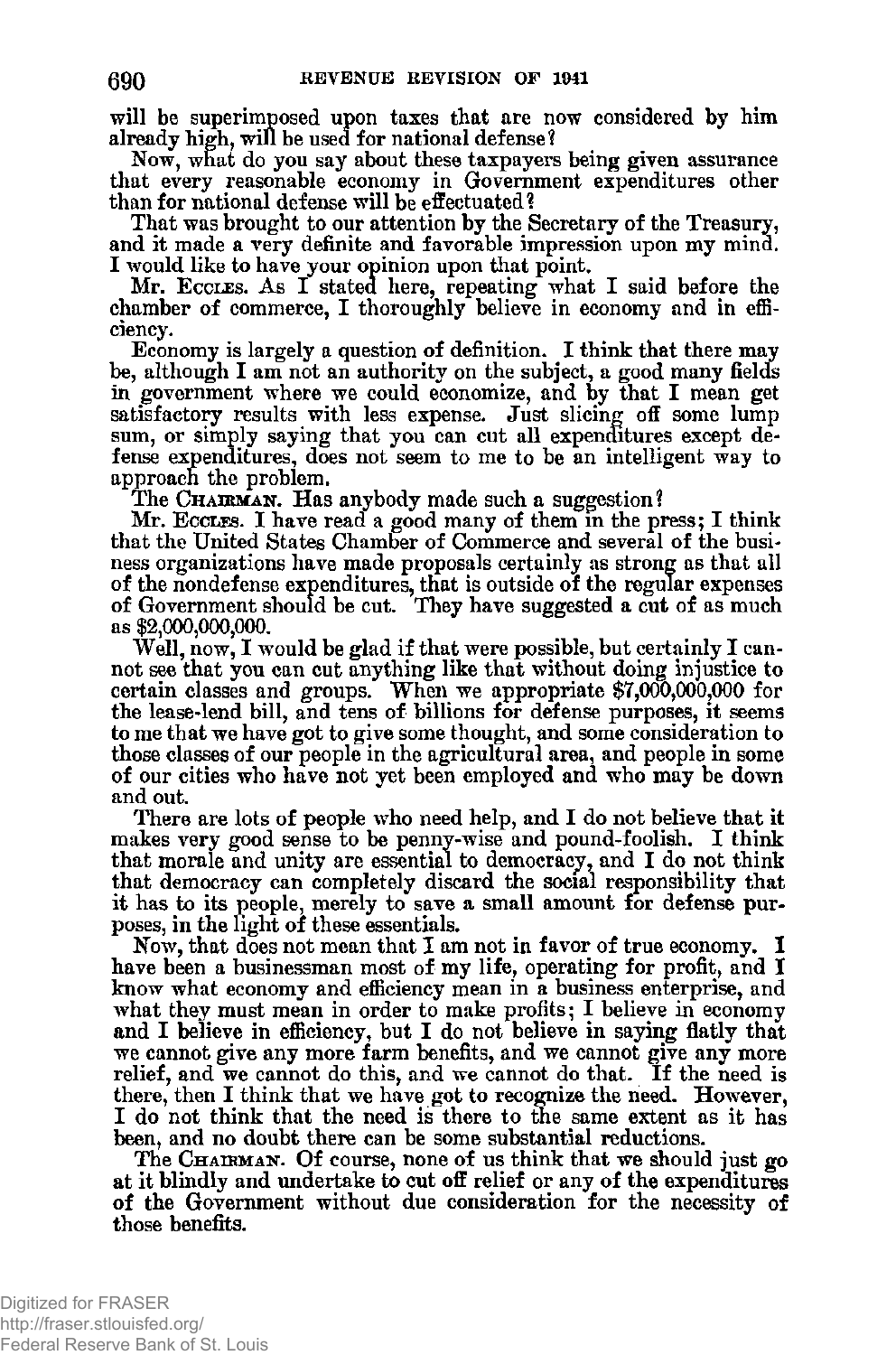**You have come here, and we appreciate it. It will be helpful to us in writing a tax bill. You have undoubtedly given this subject considerable thought. You have undoubtedly given great consideration to the subject.** 

**Now you recall the testimony of the Secretary of the Treasury, where he suggested we might effect a saving of \$1,000,000,000 per annum in nondefense expenditures. He specified to some extent**  where he thought those savings could be brought about. **you given a detailed study to that phase of this question?** 

**Mr.** ECCUES. NO ; **I have not.** I **do not say that a billion dollars cannot be saved; I am not taking issue at all, it may be that it is possible; I have not made a study of it. It would depend upon the conditions as to whether or not I thought a billion dollars could be saved.** 

**I am sorry, but I did not see, and I have not analyzed the items from which the Secretary would cut the billion dollars, and I do not want to appear to be either agreeing or disagreeing as to the**  amount that it may be possible to cut. I would be glad to make **some studies, as I see the problem, and furnish them to the committee, if they want to give me a little time to do it.** 

**The** CHAIRMAN. **That might be helpful. Would you be in agreement with the position, or the thought, that every possible or reasonable economy in nondefense expenditures should be put into effect by the Government in this emergency while we are increasing taxes, ana before we increase our borrowing.** 

**You see, we are increasing taxes and at the same time we have got to increase our borrowing in order to meet this great emergency. Is it your view that the taxpayers would more readily and more complacently pay these increased tax burdens if they had the assurance, which you speak of here in your statement, that greater economy during this emergency was the duty of the Government, more so than in ordinary times?** 

**In other words, would you differentiate as a matter of economy between normal times and conditions. of emergency as they exist today ?** 

Mr. Eccles. I do not believe that I would differentiate. I believe **in economy and efficiency at all times. Under normal conditions or depressed conditions, I believe thoroughly in economy; economy in depressed periods means to utilize manpower that otherwise would**  That is economy, and economy is not merely the saving of **money.** 

**So that I do not know that I would approach the problem of economy and efficiency differently now than I would at any other time. I would still be in favor of getting the very maximum amount out of the money that is expended, and I would be in favor of spending as little as was necessary in the interest of the national well-being, which after all is the final objective of the economy as a whole.** 

**The** CHAIRMAN. **You do not see any special reason for economizing now on account of the extraordinary expenditures the Government must necessarily meet on account of this national defense program<sup>1</sup> ?** 

**Mr.** ECCLES. **No**; I **do not see any reason to economize for that purpose. As I stated, I certainly would eliminate or would not employ people on nondefense Government projects that can be employed by**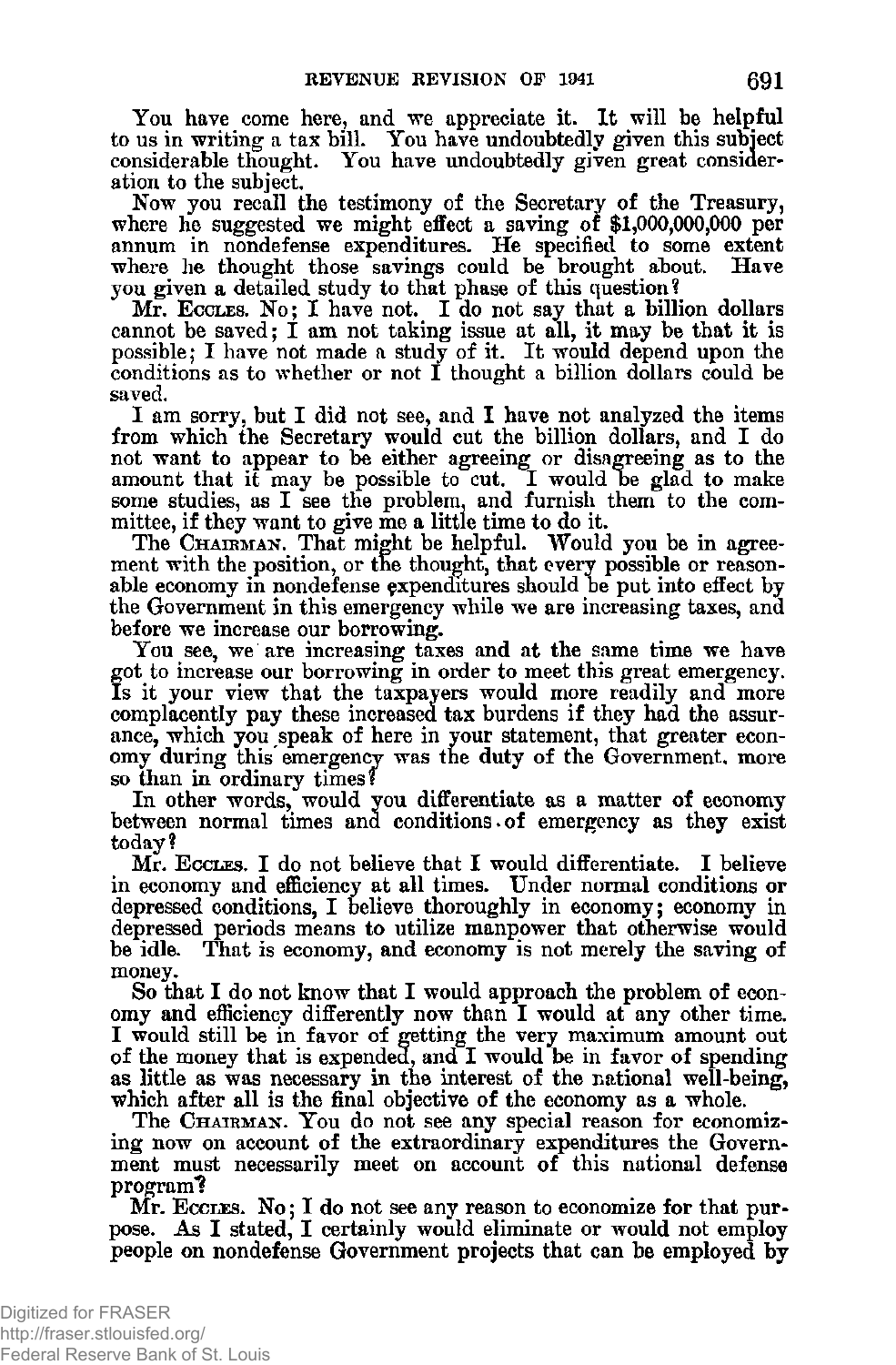**private industry or can be employed by the Government on defense operations. I would not employ them on,other Government operations if there was employment available elsewhere.** 

**The** CHAIRMAN**. It is more a matter of opinion, in your judgment, about economy than it is a matter of policy?** 

**Mr.** ECCI.ES**. Most people think of economy purely in the sense of**  reducing the expenditure of money. I think of economy in terms of **manpower and materials, real wealth, and not in money terms.** 

**The** CHAIRMAN. I **receive letters every day, many letters expressing a willingness to pay increased taxes for the national-defense 'program and to meet the emergency, but they couple that with a statement that they believe there can be a large amount of money saved to the taxpayers of the country by cutting off or curtailing nondefense expenditures. I am fully in accord with that view.** 

**Mr.** ECCI^ES. I **believe that is true.** I **certainly think that under these conditions there is not the same need for public employment; the requirements of the works program, the W. P. A., the P. W. A., the**  C. C. C. are less; I do not know about agricultural benefits, but cer**tainly there are smaller requirements on the Government for assistance and help than there would be in the absence of large defense expenditures.** 

**Certainly wherever the expenditures can be intelligently reduced I would be in favor of it, but not a mere arbitrary slicing without justification and need.** 

**The** CHAIRMAN**. I do not think any of us are in favor of an arbitrary horizontal cut in expenditures.** 

**Mr. D**INGE**Uj. Governor, I would like to pursue a couple of questions here. There seems to be a rather perfect alinement of some of your views with those expressed by Mr. Henderson, the preceding witness.** 

**Mr.** ECCKES. I **think that we are in agreement on a lot of points.** 

**Mr.** DINGEIX. I **do not know whether you have conferred or just collaborate naturally.** 

**Mr.** ECCI^ES. I **have known Mr. Henderson ever since** I **have been over here, and I know a good many of his views, and I think that he does mine, and in a general way we agree, though we may disagree in sotme detail. Now, I have talked to Mr. Henderson a little with reference to coming up here on the Hill; I talked to him about his testimony, and I told him some of the things that I had in mind, and he likewise advised with me.** 

**Mr.** DINGELL. I **think that there is a perfect union of opinion as regards the question of tax on automobiles, which I want to discuss.** 

Mr. Eccles. It is a strange thing, I heard him express 20 percent. **There was no previous discussion of the rate so far as we were concerned at all.** 

**Mr.** DINGELL**. Do you think that the proposal which he discussed here with me, of going to** 20 **percent, and jumping to** 25 **percent, and even going higher, is fair and equitable to that great industry?** 

**Mr.** ECCLES. I **think that when automobile production has to be curtailed to free materials and machines for defense production, whatever rate of tax may be necessary to help curtail demand and give the Government the benefit of the scarcity price, should be put on automobiles.**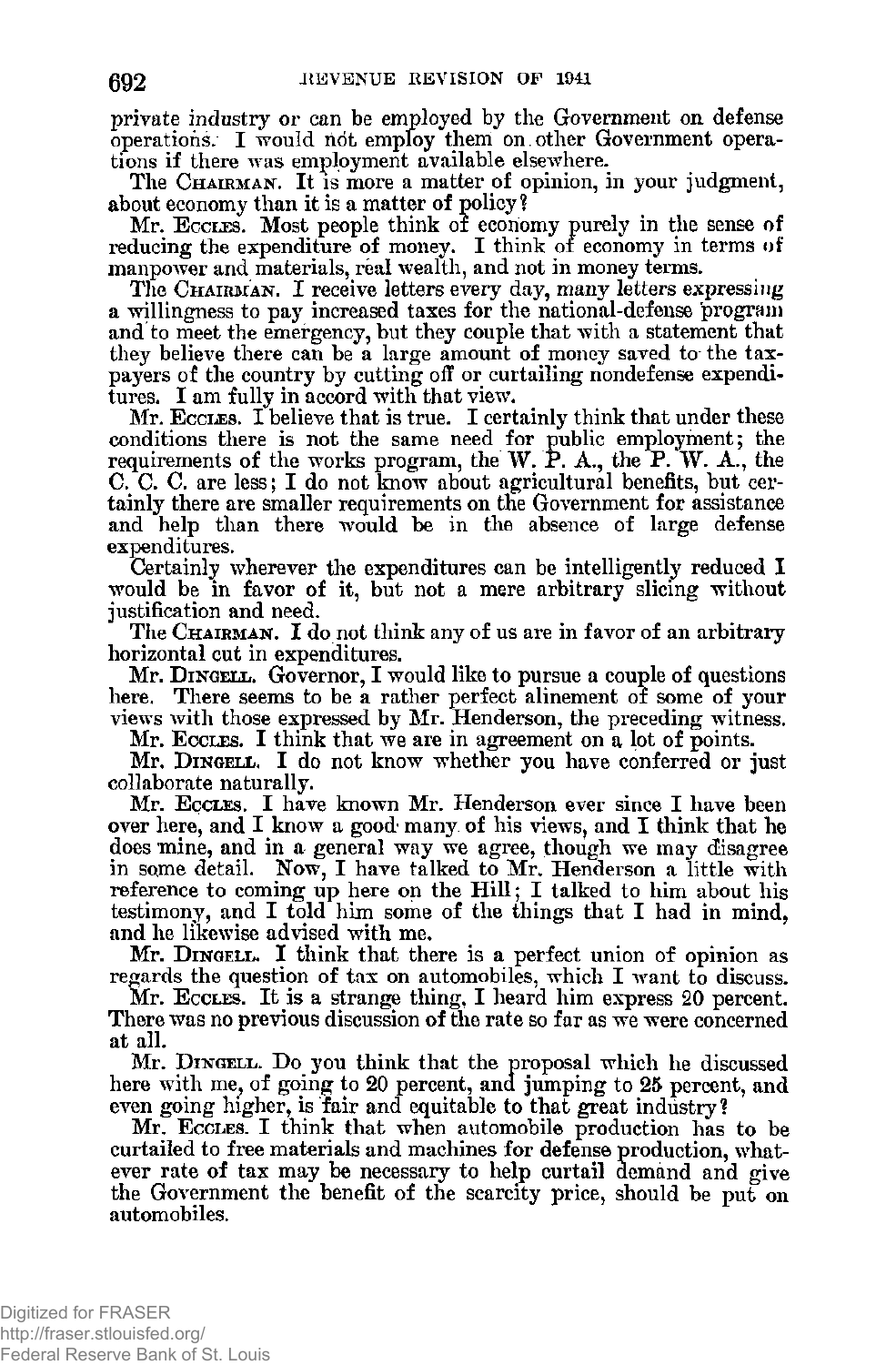**Now, I do not think that it necessarily is going to hurt a great industry. I know some of the automobile people themselves; they are very much in favor of a high tax on automobiles.** 

**Mr.** DINGELL. I **have not heard from any of those people as yet, and they generally tell me about how they feel regarding these things.** 

**Mr.** ECCLES. I **have talked to some of the leaders in the industry, and I know that they feel that an increased price through a high tax will tend to curtail the demand.** 

**Mr.** DINGELL**. I do not think that there is any question but that it will stifle production under the proposals that are made.** 

**Mr.** ECCLES**. It will do this: If you do not do it, you.may have 5,000,000 people wanting 4,000,000 cars. Now, the problem of trying to allocate 4,000,000 cars among 5,000,000 people would be a very difficult job. Although Mr. Henderson did not say so, I cannot imagine that Mr. Henderson would let the price of automobiles skyrocket any more than he would let the price of steel skyrocket; and if :you fix the price of automobiles, then the problem, comes of trying to allocate a reduced supply to a market which is greater than the supply.** 

**Now, instead of controlling the price, and having the job of allocation, which would be an impossible one, you had better let the price go up and let the Government recover the increase through a taxation program.** 

**I do not believe that this is necessarily going to impose any great hardship on the automobile industry, anymore than a hardship may be imposed upon the boys that have to go into the Army or into the Navy. The war period is certainly not a period where people should expect to avoid hardships, and it seems to me that the automobile industry, with the very large amount of defense contracts that they are now having, and they are likely to get, will be as fully occupied, and more fully occupied possibly, than they would be producing automobiles.** 

**Mr.** DINGELL**. Of course,** I **am familiar with that; but, on the other hand, when you talk about allocations being difficult to control you are also going to have, certain other factors that are going to be as hard or more difficult to control, such as labor costs.** 

**Mr.** ECCLES**. We should avoid all of those that we can.** 

**Mr.** DINGELL**. And engineering costs, but you cannot control them. You cannot stop them. At least we have not found any method by**  which we could stop them thus far.

**As I calculate the thing, you take an ordinary car of \$900 value, which has already risen in price as a result of labor and material costs, about \$50 per car on the average, and that will very likely be increased in price at least \$100 if and when we further cut the production from the reduced 4,000,000 cars per annum to 3,000,000 cars. The engineering costs alone will make the difference; that will bring our cost of a \$900 car today to \$1,050. And in Michigan we pay a 3-percent sales tax, which would add \$31.50 to that amount, and with a 25 percent Federal tax of \$262.50, as tentatively suggested by Mr. Henderson, that would raise your car price from \$900 to \$1,344, plus the well known f. o. b.** 

**Now, that would practically increase the cost of your car 50 to 60 percent or more, and I do not think that there is any justification for it, to single out the motorcar industry because there are other heavy industries that might well be made to make similar sacrifices.**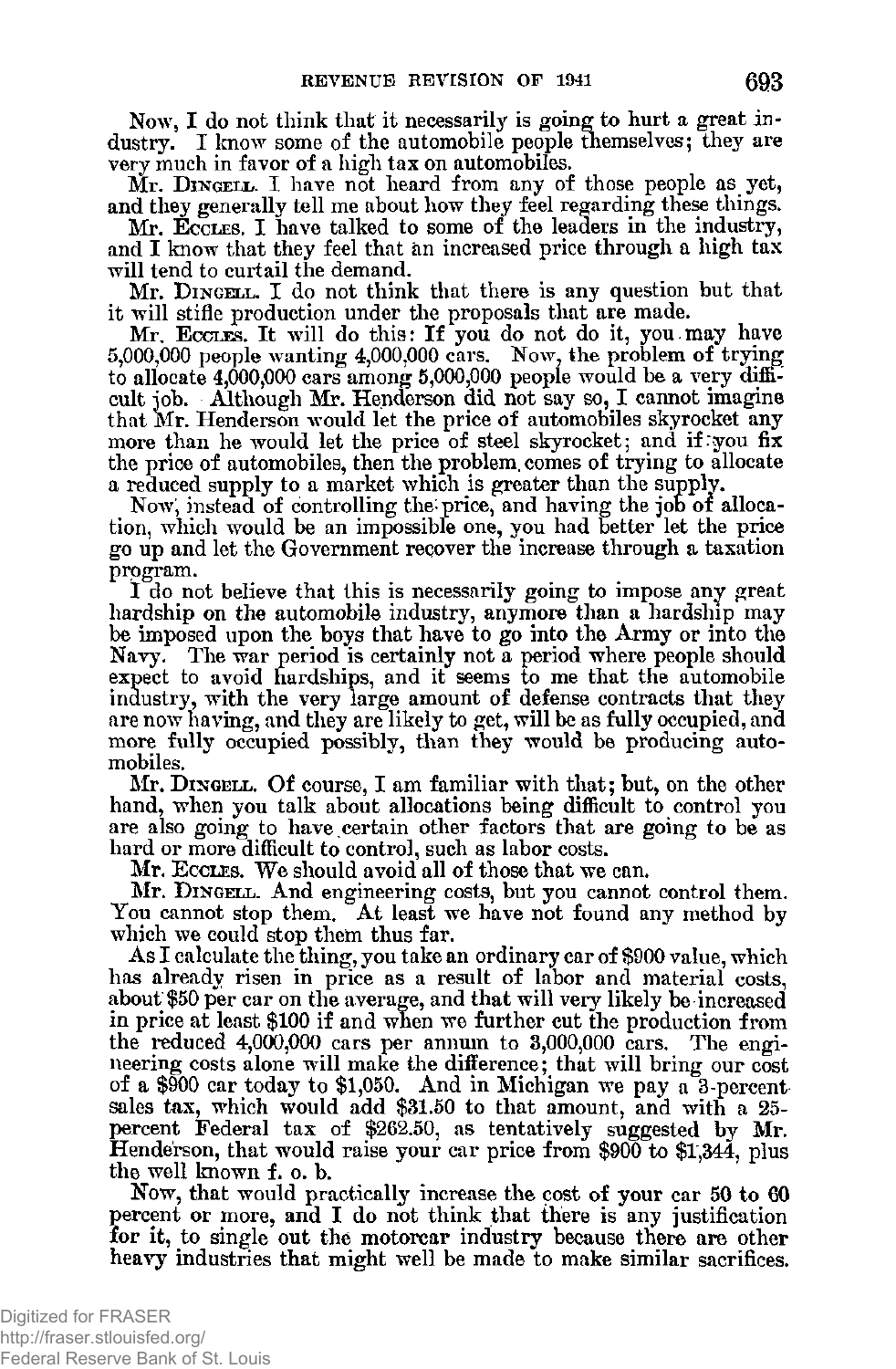**Insofar as the profits are concerned, I am in entire agreement with you that we ought to skim off every dime of excess-profits which come as a result of the defense program. But if we kill the goose that lays the golden eggs, we are not going to get any revenue from the automobile industry, from the manufacture of automobiles, because there is not going to be any profit.** 

**Mr.** ECCLES**. Tney will be manufacturing something else that will be giving them a profit, and you will build up a big backlog for the period after defense is over, which is desirable.** 

**Mr.** DINGELL**. Let us hope that we benefit by that later.** 

**Mr.** ECCLES**. If the inventory of automobiles is reduced, by adding to it fewer new automobiles for a few years, there will be a terrific backlog of demand built up, which may serve a very useful purpose later on.** 

**I am not for penalizing the automobile industry; I am not thinking of a tax for the purpose of penalizing any industry. I would favor putting a heavy tax on any industry whose output is directly competitive with the defense program, whatever amount is necessary to curtail it. It may be 10 percent or 20 percent or 30 percent or whatever amount may be necessary.** 

**Mr.** DINGELL. I **think that if they will apply that principle uniformly to those competitive industries, then I think there will be some basis of reason for it, but otherwise I think it is plain discrimination; and I think it is unfair; and I think that it might tend to bring about economic dislocation in the automobile industry.** 

**However, I do not intend to pursue that question any further. There is one interesting observation that you expressed with re**gard to the reduction of exemptions for married people. You be**lieve in a \$l,500-tax exemption?** 

**Mr.** ECCLES**. At this time; yes, sir.** 

**Mr.** DINGELL. NOW**? you are a married man, Mr. Eccles?** 

**M r .** ECCLES**. Yes, sir.** 

**Mr.** DINGELL**. And you have children?** 

**Mr.** ECCLES**. Three. Two are past the dependent age.** 

**Mr.** DINGELL**. It is the dependents that** I **am very much interested in. You made a recommendation here to reduce for the time being the exemption, the credit exemption, for dependents to \$300?** 

**Mr.** ECCLES**. That is right.** 

**Mr.** DINGELL**. And the cost of maintaining your children was certainly not \$300 per year?** 

**Mr.** ECCLES**. That is correct.** 

**Mr.** DINGELL**. Do you think it is entirely fair in this day and age to ask people in the moderate- and low-income brackets to try and raise their children on an allowance of \$300? It is already low enough, \$400, at the present time. How much revenue would that difference bring?** 

**Mr.** ECCLES**. What** I **am suggesting here is dealing with the tax problem in relation to ability to pay. A married man, with two children, would pay no taxes until he has received more than \$2,100,**  according to the proposal. That is, so far as income taxes are **concerned,** 

**I do not say that that is an excessive income, but based upon what the average family or person in this country has been getting for a**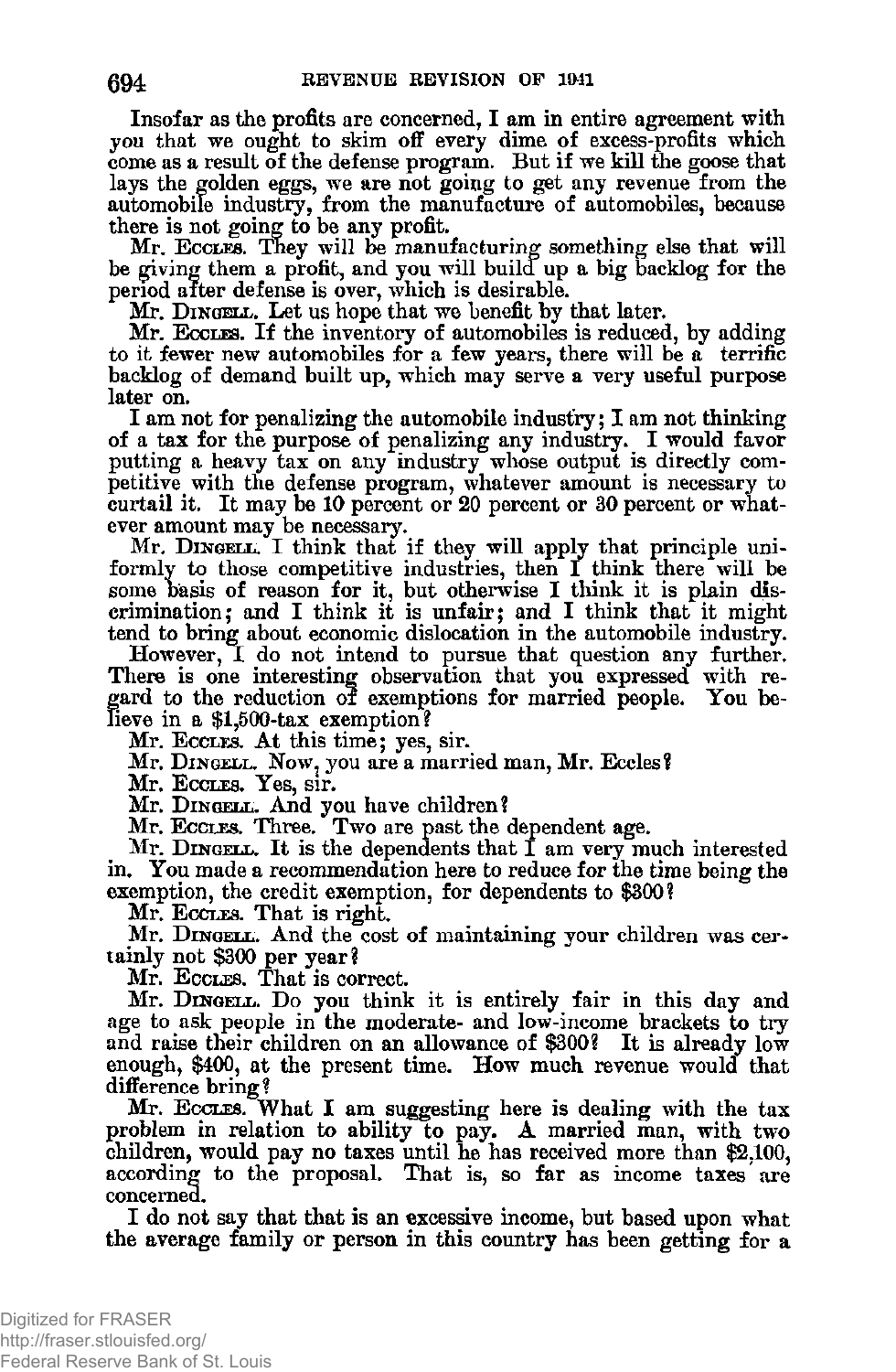**long while, it is way above the average. Now, therefore, we have got to deal with the practical problem. We have here a question of alternatives, it seems to me.** 

**I have proposed putting on corporations some pretty heavy taxes—a 75 percent excess-profits tax is a pretty heavy tax. I have proposed not to apply sales taxes, because tney are a shotgun method of taxation.** 

**Mr.** DINGELL. I **am mindful of that.** 

**Mr.** ECCLES**. All right. It seems to me that you either have to accept some excise taxes that have no relationship to either defense needs or ability to pay, or you have got to broaden the income-tax base somewhat. That is a much more direct and intelligent way to deal with the tax problem, and even though our hypothetical family with something over \$2,100 of income would pay some taxes, it seems to me it is treating them more fairly than if you simply apply sales taxes as a means of getting revenue, which completely ignores the fundamental principle of ability to pay.** 

**Mr.** DINGELL. I **agree with you there; but let me ask you this question and then I will be through: You are opposed to sales taxes, an I am in agreement with you; you are opposed to certain excise taxes, and I agree with you there. Now, you feel that we can get a substantial amount of additional revenue from the excess-profits taxes which ought to be skimmed off, as a result of the defense program; is that right?** 

**Mr.** ECCLES**. That is right.** 

**Mr.** DINGELL**. If we get a sufficient amount of money, additional money—and I think that we can—if we devise a plan under which we will skim off every legitimate dollar of excess-profits taxes, then I do not think it would be necessary to reduce the exemption for dependents ?** 

**Mr.** ECCLES. NOW**, the schedule that** I **have here calls for a** \$900,- **000,000 increase in the excess-profits tax in addition to what we get from the present rates. The Treasury has talked about a** \$400,- 000,00 0 **increase, and** I **propose** \$500,000,000 **more than the Treasury from that source.** 

**Mr.** DINGELL. NOW**, if we can get the money from another source, you would not insist upon a cut in the dependents' exemption, would you?** 

**Mr.** ECCLES**. I do not think it is possible unless you go to some sales tax, or unless you hit your middle income tax from, say, \$3,000 to \$10,000 heavier than you propose.** 

**Now, you can either do one of two things here. The individual income tax schedule which I propose here would give an estimated yield of \$1,200,000,000. The Treasury calls for a little over \$1,500,- 000,000, I think, so that I am recommending approximately \$300,000,000 less from that source. If you do not lower exemptions as proposed, it would further reduce revenue from that source.** 

**It would therefore probably have to be made up in sales taxes, and I am proposing this reduction as an alternative and not because I think that \$300 or \$1,500 is an amount that gives people very much luxury.** 

**Mr.** DINGELL**. In other words, you are not sold on the necessity for this if we could do without it; is that right ?**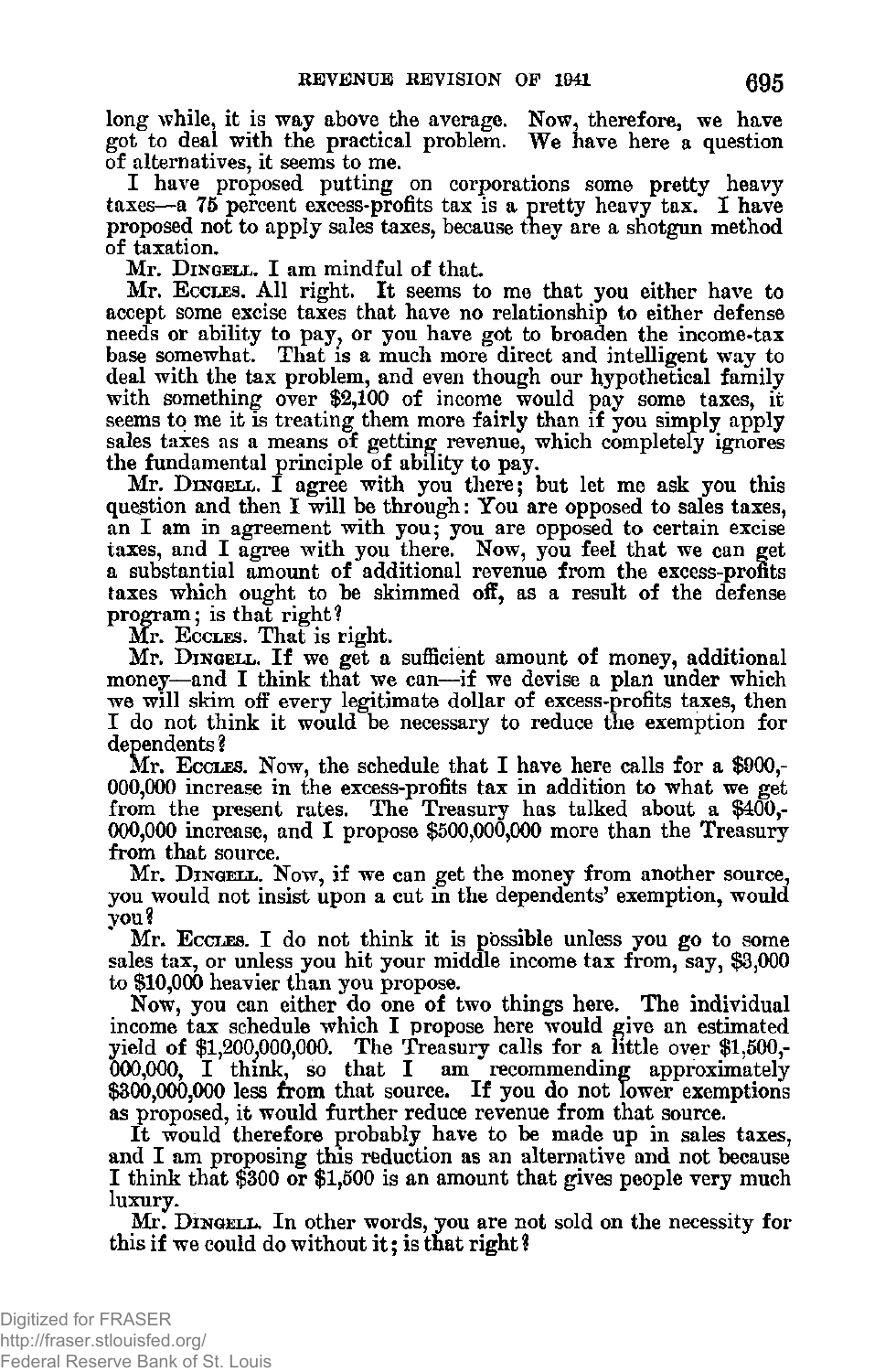**Mr.** ECCLES. **That is right. I certainly would not advocate it under normal conditions.** 

**The** CHAIRMAN. **Are there any further questions?** 

**Mr.** CARLSON. **I want to compliment you on being the first witness at this hearing that has recommended or at least presented-a proposal that eliminates the 10-percent defense tax. It seems to me that that should be worked out in this tax proposal, and I have been surprised that no one has brought in proposals that eliminated it.** 

**I take it that you worked that into your suggestions?** 

**Mr.** ECCLES. **That is right.** 

**Mr.** MCKEOUGH. I **have just one observation. Following the questions of Mr. Dingell, Governor, if it could be constitutionally developed in the tax law to increase the tax of married couples, without dependents, to offset any relief as a result of growing children, you would have no objection to that relief?** 

**Mr.** ECCLES. **Now, state that again, Mr. McKeough.** 

**Mr.** MCKEOUGH. **In other words, with regard to married couples without children, if it could be constitutionally provided in a tax law that their exemption would be sufficiently increased to contribute to the relief that Mr. Dingell points out is advisable, for the children of married couples, you would have no objection to transferring that relief ?** 

**Mr.** ECCLES. **Well, that is a social problem that** I **would not want to get into.** 

**Mr.** MCKEOUGH. **It is an economic one in addition to its social aspect, because after all the family unit is the one of defense; it is one of contribution to the expansion and development of the Nation's growth, whereas the childless marriage is certainly without that contribution.** 

**Mr.** ECCLES. **Yes;** I **get your point.** 

**Mr.** MCKEOUGH. **I do not want to press you on that.** 

**Mr.** ECCLES. **I would like to think a little about that, before making an answer.** 

**Mr.** MCKEOUGH. **What** I **have in mind of course is that the family unit is the one that must be looked to in an emergency to defend the country if they reach the age of the draft law at the time the emergency develops. Now, then, in the process of that contribution, obviously they have made a greater contribution to the development of the country than the childless marriage does, and the sacrifices that are attendant on it.** 

**Mr.** ECCLES. **There are some countries, of course, which do everything to encourage population growth, and under normal conditions in this country the exemptions should certainly be much greater than what I have indicated here.** 

**I am thinking of the reduction of these exemptions as an alternative to sales taxes. I recognize fully the importance to the future of the economy of the proper care of children, and for that reason I have been a strong advocate of a public-health program, and of adequate schooling, supported by the Federal Government, so I am in accord with that.** 

**Mr.** MCKEOUGH. **In other words, while** I **share my friend's worry about the automobile industry, I realize that he is in Detroit and is**  familiar with it, I am on the other hand, more willing,